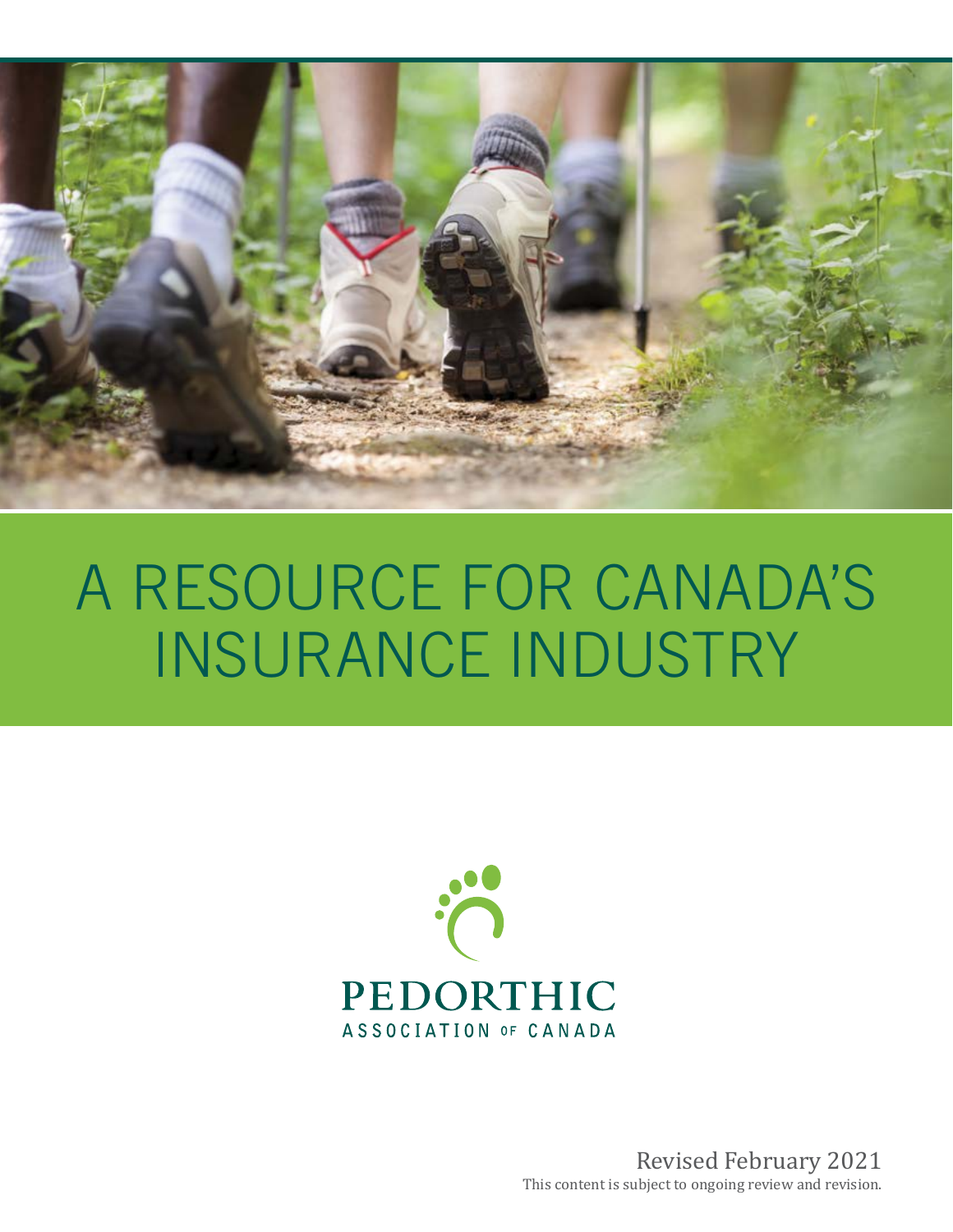# Pedorthic Association of Canada

503-386 Broadway Winnipeg, Manitoba R3C 3R6

1-888-268-4404 www.pedorthic.ca info@pedorthic.ca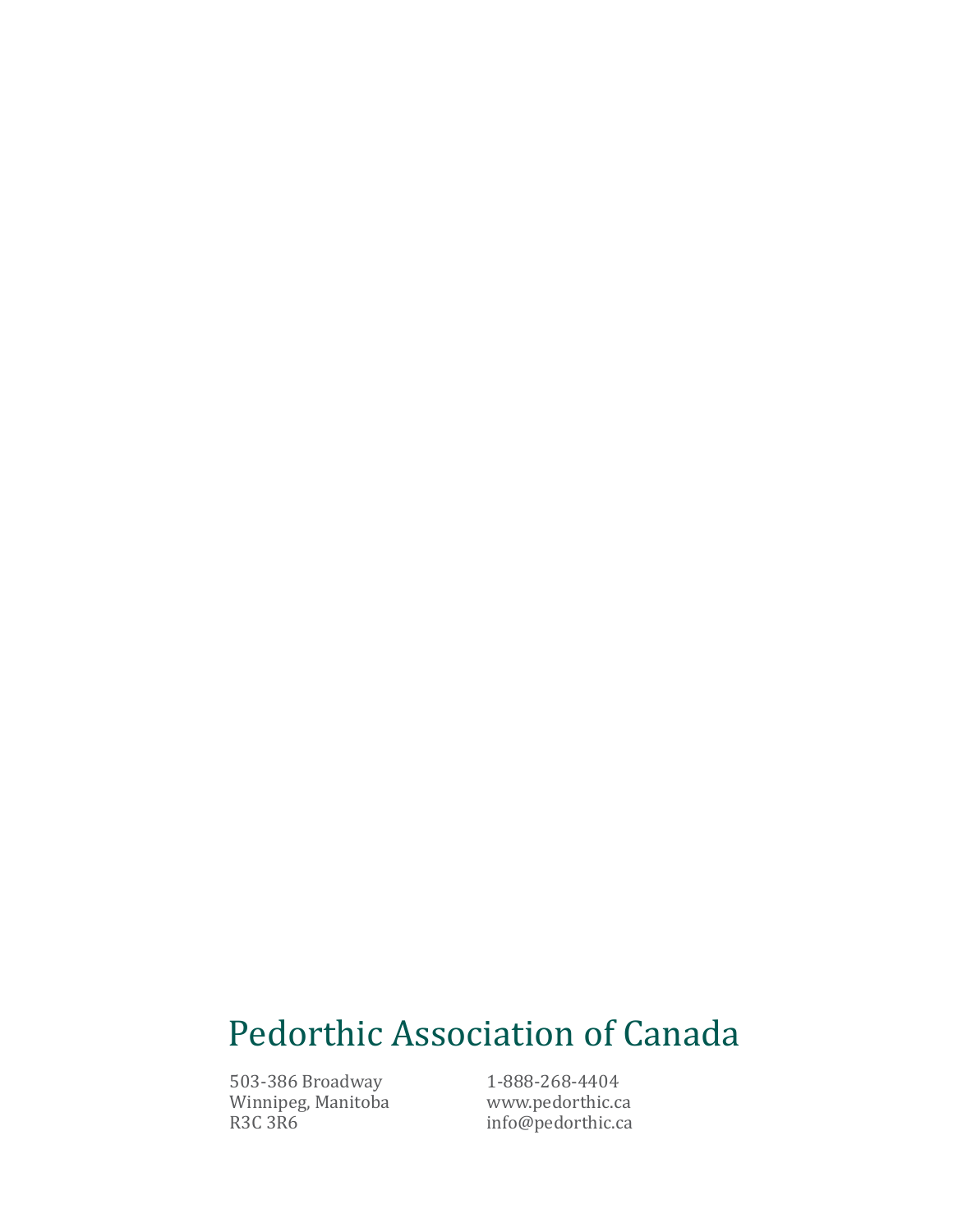

# **Contents**

| The Pedorthic Journey: Referral, Clinical Assessment, Biomechanical Examination, |  |
|----------------------------------------------------------------------------------|--|
|                                                                                  |  |
| Custom-made Foot Orthosis: Foot Capture/Casting/Scanning Flow Chart  9           |  |
|                                                                                  |  |
| Custom-made Foot Orthosis: Orthoses Design and Manufacture Flow Chart 11         |  |
|                                                                                  |  |
| The Pedorthic Journey: Orthoses Fitting, Patient Education, and Follow-up  12    |  |
|                                                                                  |  |
|                                                                                  |  |
|                                                                                  |  |
| Understanding Foot Conditions: PAC's Clinical Practice Guidelines (REVISED)  17  |  |
|                                                                                  |  |
|                                                                                  |  |
|                                                                                  |  |

**A note on language:** The term "orthotic" is technically an adjective (e.g., "orthotic device"), but has come to be commonly used as a noun by patients, pedorthists, and other healthcare professionals. The correct noun is "orthosis" (plural, "orthoses").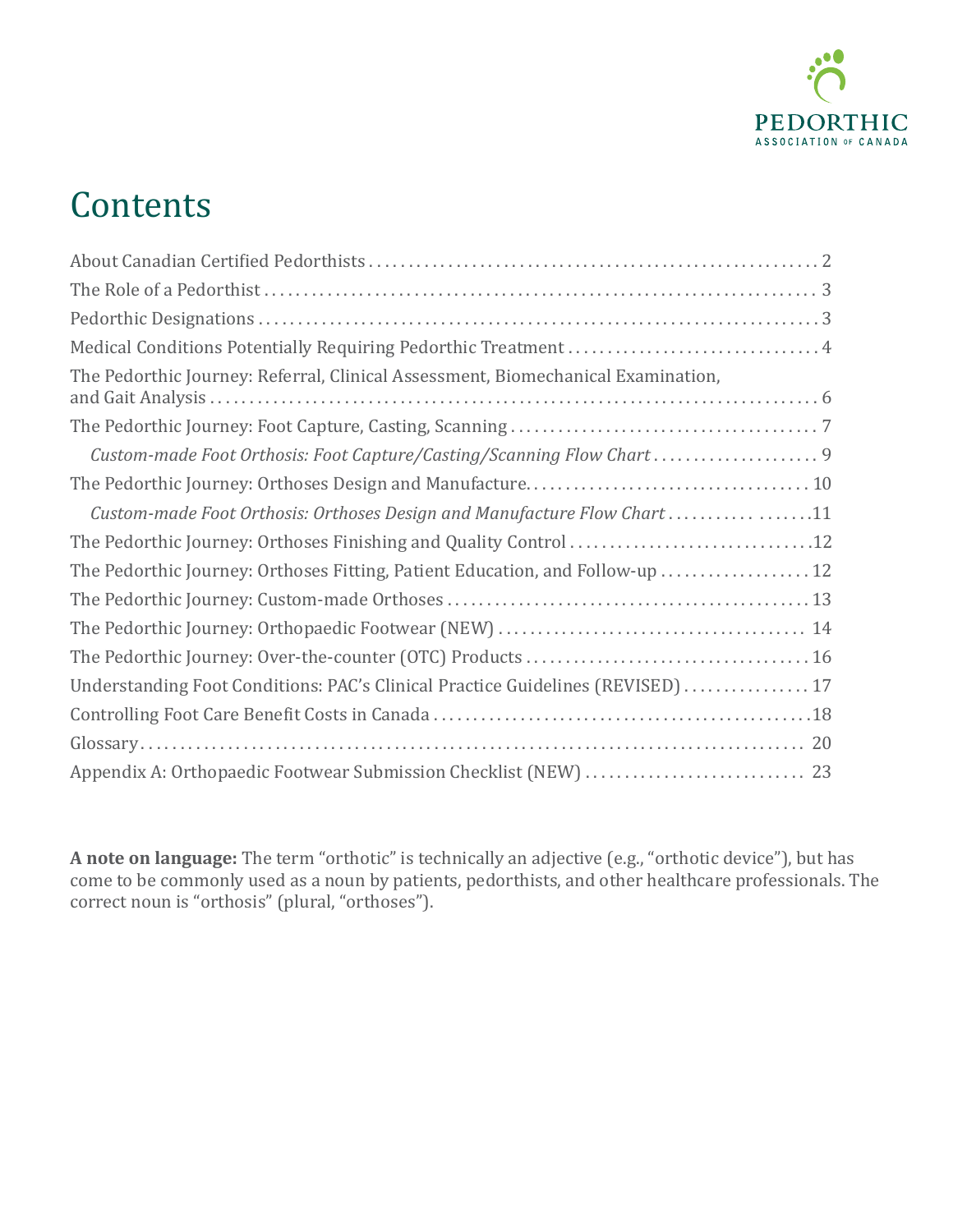# A resource for Canada's insurance industry



The Pedorthic Association of Canada and its members value the profession's relationship with Canada's insurance industry.

We encourage dialogue and are grateful for the opportunity to share our knowledge and positions about orthoses, footwear, and related products and services with insurers.

### **The purpose of this document is to describe the following:**

- The role of Canadian Certified Pedorthists C. Ped (C);
- The patient experience, something we like to call the "Pedorthic Journey";
- Our positions on key elements of pedorthic practice; and
- Common and accepted technical terminology in pedorthic practice.

### **It is PAC's hope that this information will prove useful to new and veteran insurance professionals alike in the:**

- Determination of eligibility;
- Interpretation of claims; and
- Understanding of industry trends.

### **PAC's Invitation to Insurers**

Canadian Certified Pedorthists are happy to answer questions from Canada's insurance industry. Lab tours and presentations can also be arranged.

For more information, contact the Pedorthic Association of Canada office at 1-888-268-4404 or by email at info@pedorthic.ca.

PAC invites insurers to share information from www.pedorthic.ca with their customers and subscribers. Please contact the PAC office for details.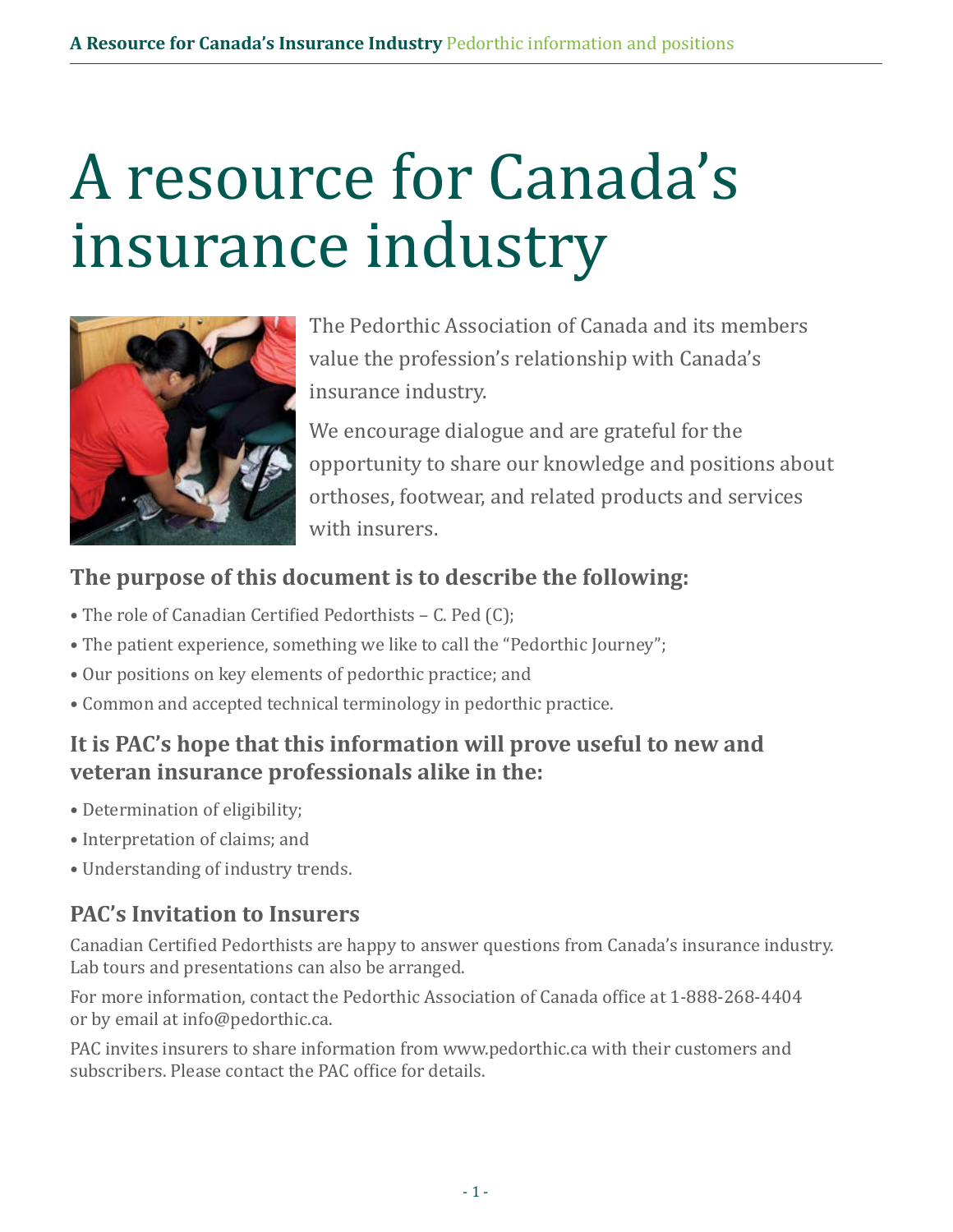## About Canadian Certified Pedorthists

#### **Expertise**

Canadian Certified Pedorthists are orthotic and orthopaedic footwear experts. They are healthcare professionals with extensive training in postural analysis, movement patterns, and musculoskeletal examination. More specifically, they focus on the assessment of lower limb anatomy, muscle and joint function, as well as the interaction of the foot and lower limb with the rest of the body. They are trained in the design and manufacture of orthoses, as well as the selection, fit, and modification of footwear.

Canadian Certified Pedorthists help to alleviate pain and enhance quality of life.

#### **Education**

To become a Canadian Certified Pedorthist, one must first earn a university degree that includes courses in anatomy, biomechanics/gait analysis, medical conditions/diseases, physical assessment, and ethics.

#### **Certification**

After earning the degree, one must either: (a) complete the post-graduate program in Pedorthics at Western University; or (b) train as an apprentice for a minimum 3,500 hours in the areas of clinical practice, footwear (fit and modification), and the fabrication of custom orthoses. Upon completion, one must satisfy the rigours of an examination process, both written and practical. Examinations are administered by The College of Pedorthics of Canada (www.cpedcs.ca).

#### **Regulation**

Canadian Certified Pedorthists are governed by The College of Pedorthics of Canada. The College's role is to protect the interests of the public, regulate the profession, and hold its practitioners to the highest standards of professional practice and ethical behaviour.

#### **Relationships**

Pedorthists cooperate closely with physicians and allied health professionals in the provision of pedorthic solutions to lower limb and foot-related health problems. The College's Code of Ethics allows a pedorthist to enter into professional affiliations with others only if it is possible to maintain his/her professional integrity.

#### **Community**

As of May 2018, there were 596 Canadian Certified Pedorthists and interest in the profession continues to grow. Canadian Certified Pedorthists are committed to professional development and research reflecting a shared commitment to improve practice across Canada.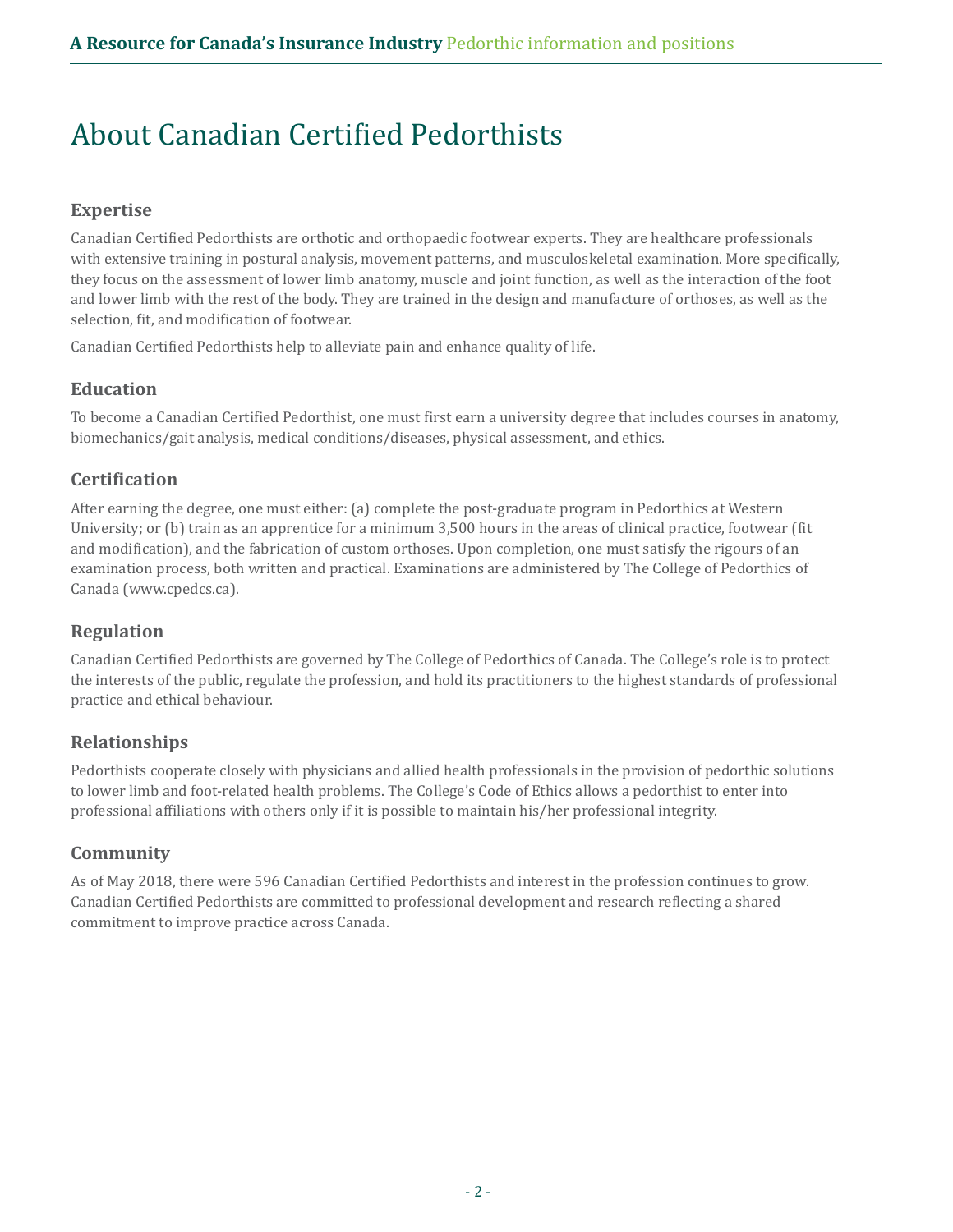## The Role of a Pedorthist

Canadian Certified Pedorthists are orthotic and orthopaedic footwear experts trained in postural analysis, movement patterns, and musculoskeletal examination. More specifically, they focus on the assessment of lower limb anatomy, muscle and joint function, as well as the interaction of the foot and lower limb with the rest of the body.

With specialized education and training in foot orthoses and footwear, Canadian Certified Pedorthists help to alleviate pain, abnormalities, and debilitating conditions of the lower limbs and feet.

Canadian Certified Pedorthists consult with patients based on referrals from physicians, nurse practitioners, and other healthcare providers. The goal of every Canadian Certified Pedorthist is to help patients achieve and maintain proper foot care and lower limb health, and live healthy, active lives.

Through a sustained relationship between pedorthist and patient – and depending on the precise nature of a specific patient's condition – pedorthic care can help prevent further pain and debilitation, and the related inconvenience and expense for patients, insurers, and the healthcare system.

## Pedorthic Designations

#### **Certified Pedorthic Master Craftsman – C. Ped MC**

A C. Ped MC has been certified as a C. Ped (C) and is also certified in custom shoe design and manufacturing.

#### **Certified Pedorthist (Canada) – C. Ped (C) (also, "Canadian Certified Pedorthist")**

A C. Ped (C) is highly educated in postural analysis, movement patterns, and musculoskeletal examination. More specifically, a C. Ped (C) focuses on the assessment of lower limb anatomy, muscle and joint function, as well as the interaction of the foot and lower limb with the rest of the body. In addition, a C. Ped (C) is trained in the design, manufacture, and modification of foot appliances, and the clinical fitting and modification of footwear for the purposes of: (a) alleviating painful or debilitating conditions; and (b) providing assistance for abnormalities or limited actions of the lower limb.

#### **Certified Pedorthic Technician (Canada) – C. Ped Tech (C)**

A C. Ped Tech (C) is trained in the practice of shoe fitting, footwear modification, and orthosis fabrication from files produced by healthcare professionals with the ability to assess, such as a C. Ped (C) or C. Ped MC. A C. Ped Tech(C) may perform the duties of a clinical pedorthist under the direct supervision of a C. Ped (C) or a C. Ped MC.

#### **Certified Orthopaedic Footwear Specialist – COFS**

This is a legacy status presented to founding members who joined together to create the Pedorthic Association of Canada. This is a closed membership category and no new designations are being awarded. COFS members laid the foundation of pedorthics and the College of Pedorthics of Canada has verified their competency. These practitioners provide assessments, casting, measuring, and manufacturing of orthoses, orthopaedic, and custom footwear.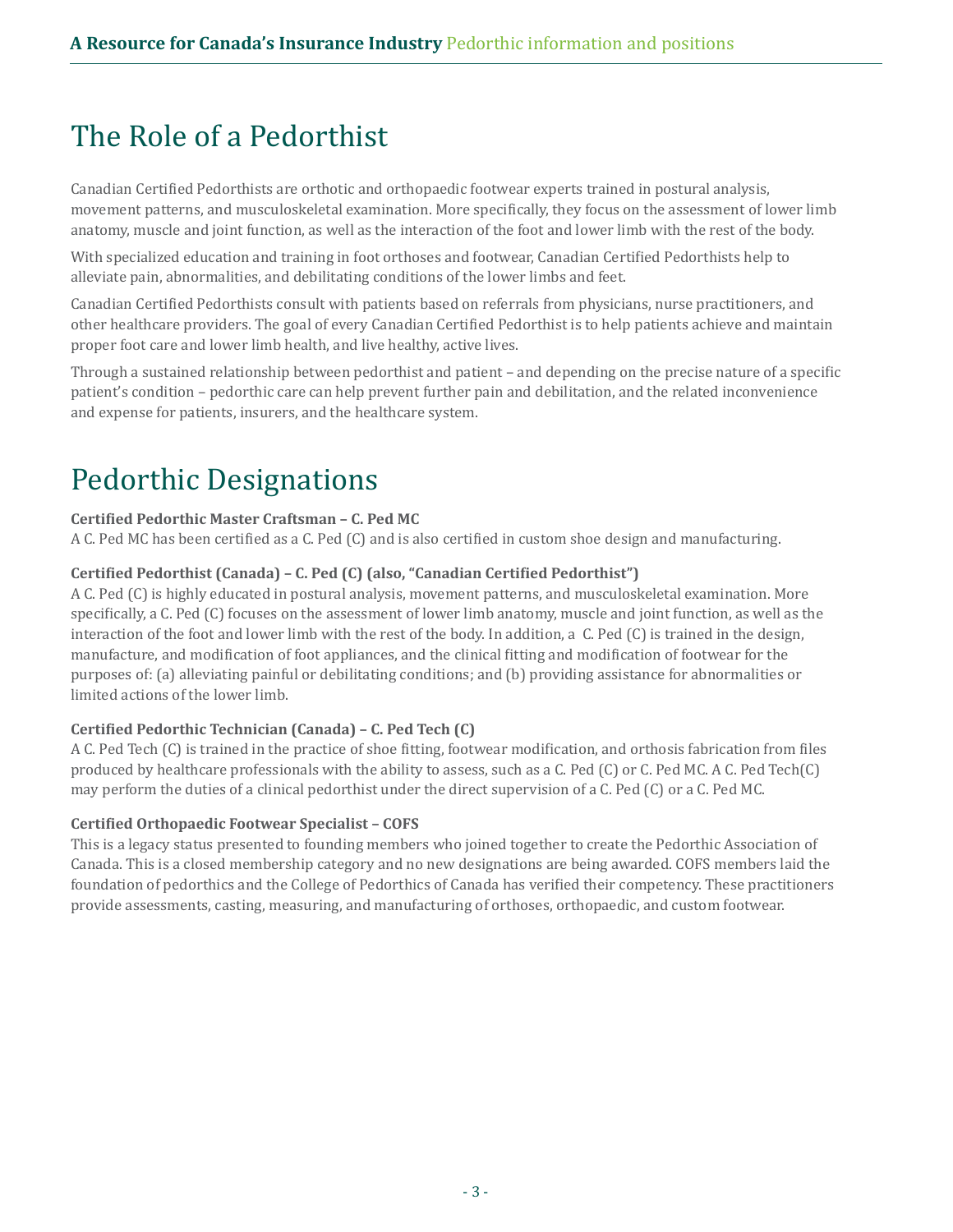### Medical Conditions Potentially Requiring Pedorthic Treatment

The following is a non-exhaustive list of medical conditions potentially requiring pedorthic treatment by a Canadian Certified Pedorthist:

- Accessory navicular
- Achilles tendinitis (Achilles tendinopathy/Achilles tendinosis)
- Amputations: hallux, digital, transmetatarsal, Syme, Chopart
- Ankle fusion (ankle subtalar arthrodesis)
- Ankle impingement syndrome
- Ankle ligament sprains
- Ankle subtalar arthrodesis (ankle fusion)
- Balance impairment
- Bunion
- Bunionette (tailor's bunion)
- Calcaneal apophysitis (Sever's disease/syndrome)
- Calcaneal exostosis/pump bump
- Calcaneal fat pad contusion/rupture
- Calcaneal spurs
- Callus (intractable plantar keratosis [hard corn])
- Cerebral palsy
- Charcot foot
- Charcot-Marie-Tooth disease
- Chondromalacia patella
- Chronic ankle instability
- Clubfoot (congenital talipes equinovarus, CTEV)
- Compartment syndrome
- Complex regional pain syndrome (RSD)
- Congenital talipes equinovarus (clubfoot, CTEV)
- Congenital flat foot (calcaneovalgus) (rigid flat foot)
- Crossover toe deformity
- Cuboid syndrome
- Degenerative disc disease
- Diabetes mellitus
- Diabetic foot ulcer
- Duchenne muscular dystrophy
- Dupuytren's contracture
- Equinus
- Extensor tendinitis/tendinopathy
- Fat pad atrophy
- Fibromyalgia
- Fibularis muscle strain
- First metatarsal medial cuneiform dorsal exostosis
- Flexor tenosynovitis
- Fracture: calcaneus, fifth metatarsal avulsion, and Jones
- Freiberg's disease/infraction
- Functional hallux limitus
- Ganglion cyst
- Greater trochanteric bursitis
- Gluteus maximus tendinitis/ tendinopathy
- Gouty arthritis
- Haglund's deformity (pump bump, Bauer bump, calcaneal exostosis)
- Hallux abducto valgus
- Hallux adductus deformities
- Hallux limitus
- Hallux rigidus
- Hallux valgus
- Hammer toe, claw toe, mallet toe
- Iliotibial band friction syndrome (ITBFS)
- Infrapatellar bursitis
- Interdigital (soft) corns
- Interdigital neuritis
- Intermetatarsal neuroma
- Intractable plantar keratosis (hard corn) (callus)
- Kohler's disease
- Legg-Calve-Perthes disease
- Leg length discrepancy (LLD)
- Lisfranc injury
- Lower back pain
- Medial calcaneal nerve entrapment (tarsal tunnel syndrome)
- Medial tibial stress syndrome (MTSS, shin splints)
- Metatarsalgia
- Metatarsus adductus
- Meniscal tear
- Morton's (foot) syndrome
- Morton's neuroma
- MTP joint capsulitis
- MTP joint synovitis
- Multiple sclerosis
- Osgood–Schlatter disease
- Osteoarthritis foot and ankle
- Osteoarthritis hip
- Osteoarthritis knee
- Osteochondrosis
- Parkinson's disease
- Patellar instability/subluxations
- Patellar tendinopathy/tendinitis
- Patellofemoral pain syndrome
- Peripheral neuropathy
- Peroneal muscle strain
- Peroneal tendinitis/tendinopathy
- Peroneal syndrome

- 4 -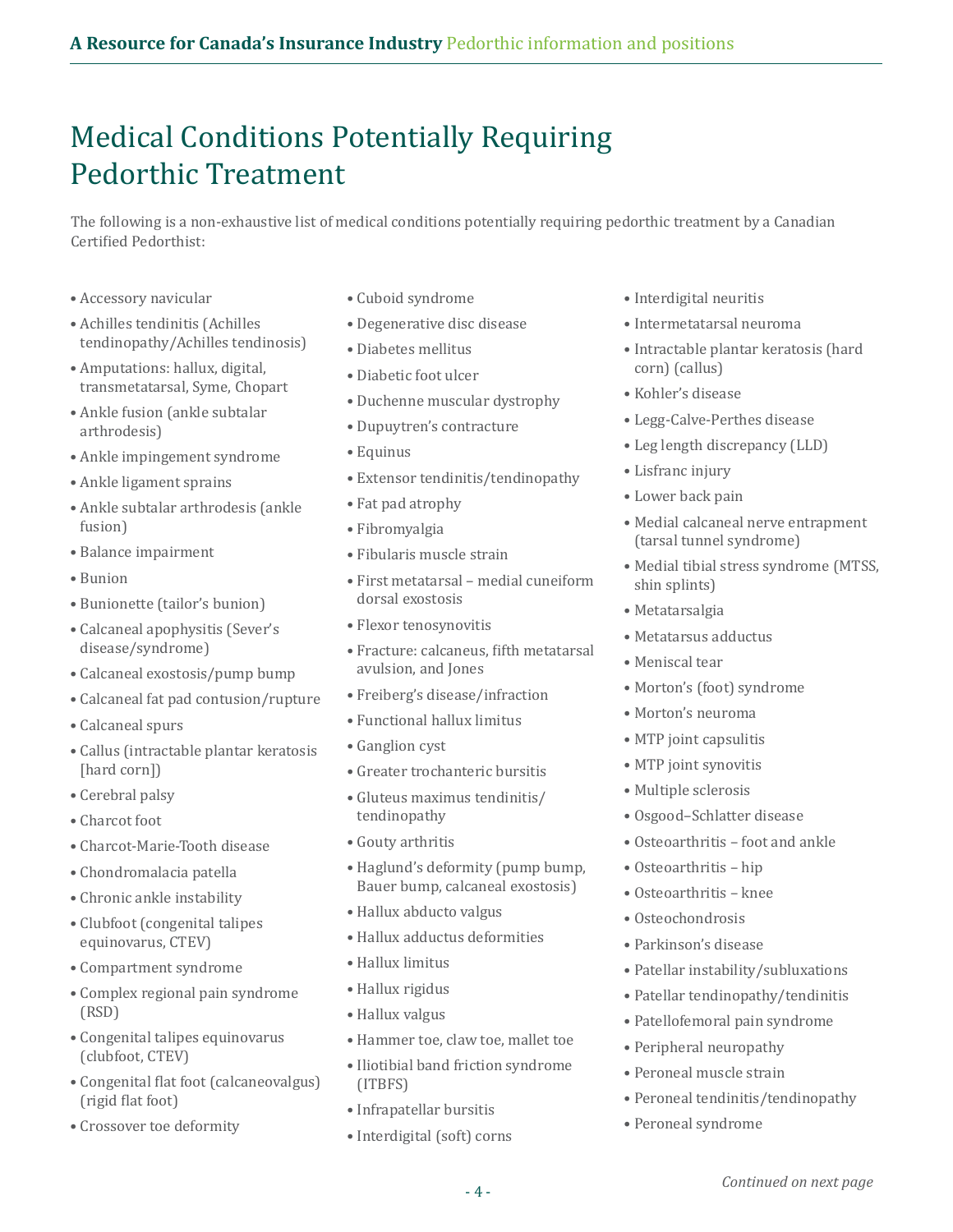- *Continued from previous page*
- Peroneal tendon subluxation
- Pes cavus
- Pes planus
- Piriformis syndrome
- Plantar fasciitis/fasciopathy/ fasciosis
- Plantar fibromatosis
- Plantar plate tear/dysfunction/turf toe
- Plantar wart
- Posterior tibial tendon dysfunction/ tibialis posterior tendinitis/ tendinopathy/dysfunction
- Post-poliomyelitis syndrome
- RSD (complex regional pain syndrome)
- Psoriatic arthritis
- Retrocalcaneal bursitis (Achilles tendon disorders, heel pain, pump bump, bursitis, winter heel, cucumber heel, high-prow heel, knobby prow-beak deformity, tendo Achilles bursitis, hatchet heel, Albert's disease)
- Rheumatoid arthritis
- Rigid flat foot (congenital flat foot [calcaneovalgus])
- Sacroiliac joint dysfunction
- Scoliosis
- Sesamoiditis
- Sever's disease/syndrome (calcaneal apophysitis)
- Shin splints
- Sinus tarsi syndrome/sinus tarsi impingement
- Stress fractures (metatarsal, cuboid march fracture)
- Tailor's bunion (bunionette)
- Talar dome lesion
- Tarsal coalition
- Tarsal tunnel syndrome
- Tibialis anterior tendinopathy/ tenosynovitis
- Turf toe
- Vascular impairment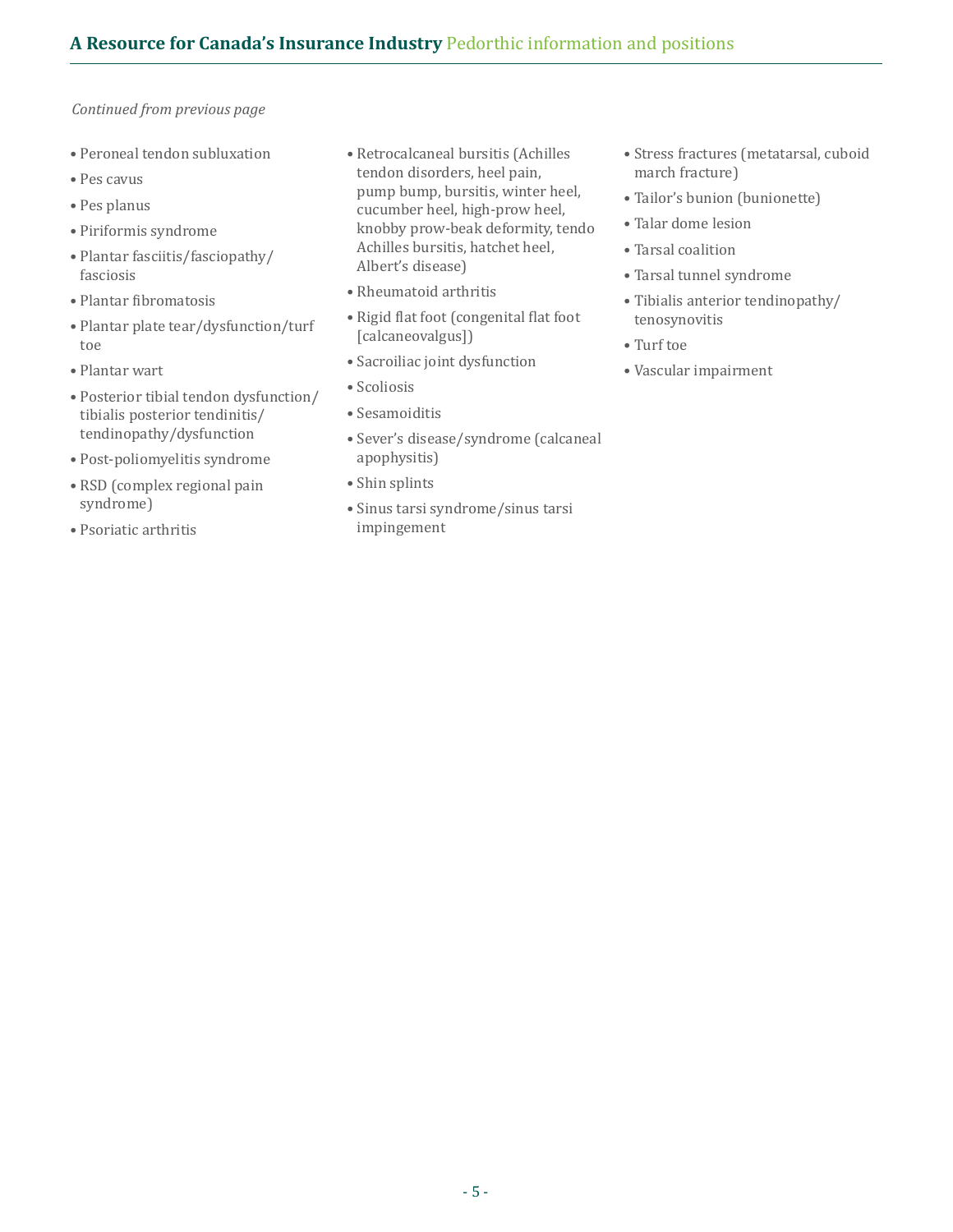## **The Pedorthic Journey:** Referral, Clinical Assessment, Biomechanical Examination, and Gait Analysis

Canadian Certified Pedorthists enjoy an excellent relationship with Canada's doctors and other medical professionals.

A Canadian Certified Pedorthist will conduct a complete assessment which includes, but is not limited to, the following elements:

**UNDERSTANDING THE DIAGNOSIS:** The pedorthist will assist the patient in understanding their medical condition including the potential causes, contributing factors, and recommended treatments.

**CLINICAL ASSESSMENT:** The main purpose of the assessment is to determine whether the medical condition with which the patient presents is related to poor foot structure or biomechanics. A thorough investigation includes:

**History** – It is imperative to gather a thorough history to identify patterns and expose factors contributing to the medical condition. This involves an in-depth inquiry of:

- Symptoms description, duration, acute or chronic onset, injury patterns.
- Previous injuries may affect or provide insight into the present state.
- Family history to identify a potential pattern.
- Systemic diseases many have a significant effect on the lower limb, i.e., diabetes, rheumatoid arthritis.
- Lifestyle and activities help determine demand placed on feet throughout the day.
- Occupation provides information on foot demand as well as footwear requirements.
- Footwear footwear fit, style, wear patterns, and present condition (new or worn) can affect symptoms.

**Biomechanical Examination** – Foot structure and lower limb biomechanics are thoroughly examined during both static and dynamic non-weight-bearing and weightbearing evaluation.

- Non-weight-bearing determination of foot type; observation of pathologies, deformities, and abnormalities in appearance, structure, joint range of motion (hyper/ hypomobility, restrictions/fixations, instability), muscle imbalances (hyper/hypoflexibility, weakness, tone), soft tissue anomalies (hyper/hypomobility, restrictions, adhesions), neurological (deficits/inhibitions/hyperactivity both sensory and motor), and vascularity (circulation deficits/swelling, edema).
- Weight-bearing observation of foot position, lower limb alignment, symmetry and position of pelvis, overall posture, functional strength, range of motion, and balance testing during single and double stance.
- Functional testing further examination and testing is tailored to the specific medical condition and presentation of symptoms to more accurately identify the nature of the problem.

**Gait Analysis** – observation of an individual while walking to identify unusual patterns or function resulting from abnormal lower limb or foot structure identified during examination. Each phase of the gait cycle is analyzed for irregularities and asymmetries of left to right:

- Heel Strike referring to initial heel contact;
- Midstance referring to full foot contact;
- Propulsion referring to push-off; and
- Swing referring to follow-through.

**Evaluation** – All of the information above must be considered to determine: (a) whether foot structure or alignment is playing a role in the presenting medical condition; and (b) whether a foot orthosis, footwear, and/ or footwear modification is the appropriate method of treatment.

#### **Our Position**

Only after a complete and thorough assessment of the feet and lower limbs can the most effective treatment solutions be determined and orthotic devices be designed. Such assessment is best conducted by a practitioner who has extensive training and expertise, such as a Canadian Certified Pedorthist.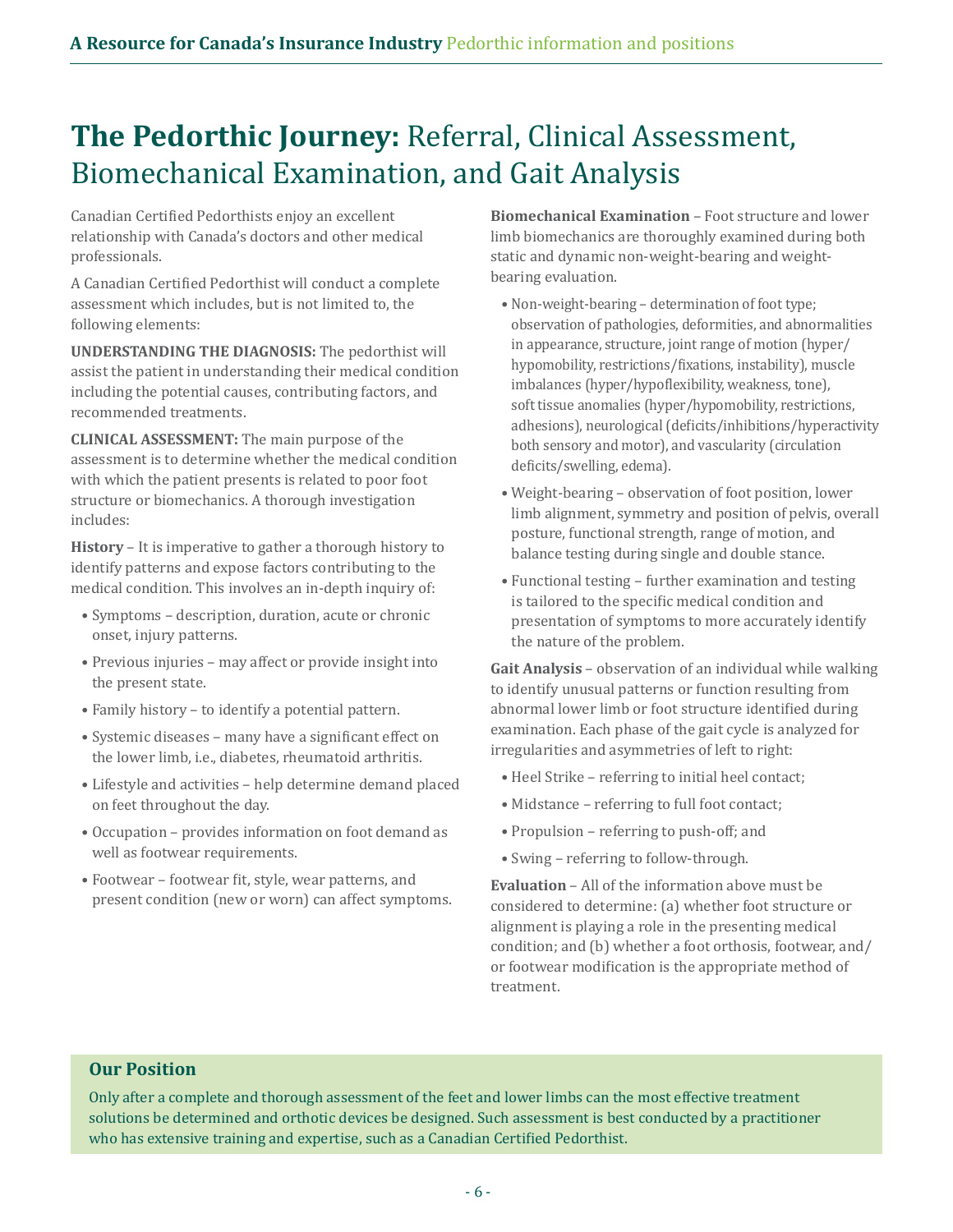### **The Pedorthic Journey:** Foot Capture/Casting/Scanning

Numbers in the text correspond to numbers on the flow charts on pages 9 and 11.

Creating a custom-made foot orthosis is an involved process that includes capturing a three-dimensional foot shape, an orthosis design process, and a manufacturing stage. The design and manufacture of an orthosis are performed to the specifications detailed by the foot care professional who performed the full clinical assessment, biomechanical examination, gait analysis, and who casted or scanned the foot. While technology and computer programs are used regularly throughout the fabrication process, it is imperative that the assessing clinician or fabrication technician provide the input to control the design and manufacture of the orthotic device and, as such, must be certified and trained in the relevant technologies.

The following procedures describe the steps in the manufacture of custom foot orthoses:

#### **Foot Capture/Casting/Scanning:**

The cast is the medium by which foot structure and position are captured. A cast is a physical or digital model that accurately captures the anatomy and contours of the plantar aspect of the foot while it is in a non-weight bearing, semi-weight-bearing, or full-weight-bearing position. This model must be three-dimensional in order to fabricate a custom-made orthosis for the patient.

Acceptable techniques that may be used to acquire a foot cast used in orthoses manufacturing are manual casting (1) (plaster or sock slipper casting, foam box casting, wax slipper casting, and raw material direct-to-foot moulding), contact digitizing, and optical/laser scanning.

#### **3D Physical Cast: Slipper Casting (Plaster of Paris, Foot Impression Wax, Casting Sock (2))**

- The clinician places the foot in its optimum position.
- A negative cast is taken with plaster, wax, or a polyurethane-embedded sock.
- The cast is used to yield a positive mould for further correction or modification before fabrication of the orthosis.
- This method captures the plantar contour of the foot, as well as the forefoot-to-rearfoot relationship.

#### **Semi-Weight-Bearing Foam Box Casting (3):**

- The clinician places the foot in the desired position to achieve optimum posture and carefully controls the posture of the foot during casting.
- A negative cast is taken with a low-density foam block.
- The cast is used to create a positive mould for fabrication of the orthosis. This method captures the contours of the plantar aspect of the foot in a functional posture.

#### **Raw Material Direct-to-Foot Mould (4):**

- The clinician chooses thermo-mouldable raw material to use as casting material that will ultimately form part of the finished orthosis.
- This material is heated to the desired temperature in order to make it malleable enough to contour to the structure of the foot.
- The material is then placed on the foot in a non-weightbearing, semi-weight-bearing, or a full-weight-bearing position.
- The clinician positions the foot to achieve optimum posture and control during casting as the material cools.
- The material (now moulded to the foot) is removed and excess material is cut away.
- Reinforcing layers, padding layers, and other necessary components are then added (e.g., metatarsal pads and posting).
- The raw material is then ground into a shape to become an effective orthotic device.

(Note: Pre-made products (19) where an over-the-counter device is heated and moulded over the physical cast, or where the cast is "best matched" to a pre-made product, are not considered to be custom-made.)

#### **3D Digital Scan (5): Laser/Optical Scanner/Contact Digitization**

If digital technology is used in the provision of custom foot orthoses, the laser or scanning system must create a three-dimensional foot image from points read directly from the foot itself or from a direct model of the foot, such as a plaster slipper cast or foam impression. The scanning technology must not use computer algorithms,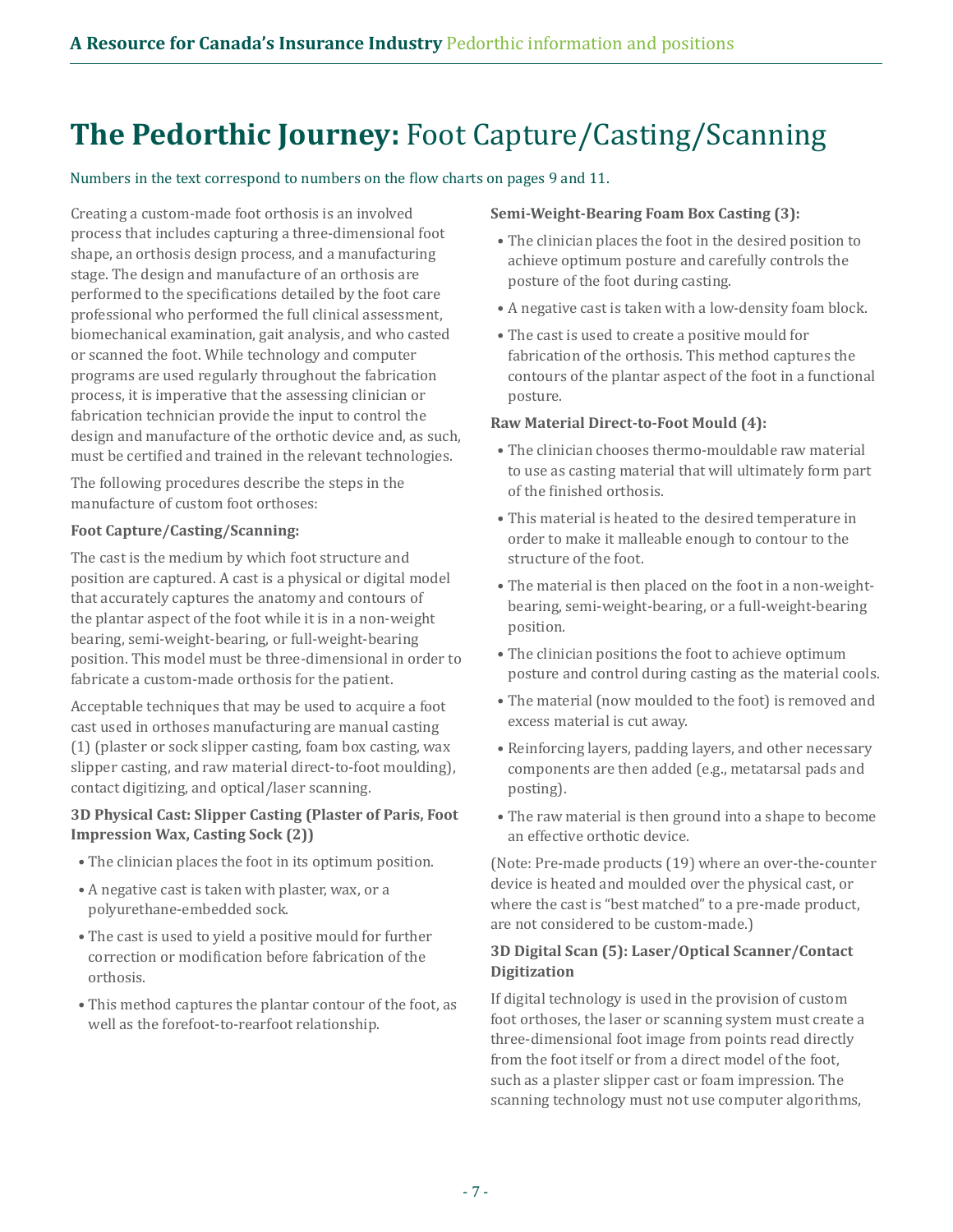extrapolations, or interpretations to calculate shapes and contours from two-dimensional pressure readings, ink impressions, single aspect photographs, or any other twodimensional methods.

For the purpose of capturing the 3D model of the human foot, there are three main acceptable types of "digital" or "3D scanners" (at present):

- 1. Laser triangulation (red light) (6)
- 2. Structured light (white or infrared light) (7)
- 3. Contact digitization (8)

Laser triangulation uses a laser light to measure the distance between the laser source and the foot to create an accurate model of that foot.

Structured light scanners use the same trigonometric triangulation used in laser scanning, however instead of using a laser light, they project a light pattern onto an object and calculate the distance to the light source.

Contact digitization uses a three-dimensional pin matrix to capture the contours of the plantar aspect of the foot.

#### **Unacceptable Methods**

Unacceptable methods that use digital or manual computations to calculate a foot shape include pedographs (9), pressure-sensitive mats (10), and photogrammetry  $(11).$ <sup>1</sup> These methods do not directly capture the foot's shape and they require human or digital interpretations.

*<sup>1</sup> Photogrammetry is a method used to create three-dimensional images from a series of two-dimensional photographs. When used appropriately, it can be a highly accurate way to create a three-dimensional image of a foot. That said, this method has not proven to be clinically relevant when applied to casting for custom foot orthoses, as it is an inefficient process that requires significant computing power and clinical time. There are current systems that claim to use photogrammetry when, in reality, they require in-depth computer algorithms to create three-dimensional shapes from a single photograph of any one aspect of the foot. It is for these reasons that PAC recommends photogrammetry be excluded from the acceptable foot capture methods.*

#### **Our Position**

It is widely accepted that a three-dimensional model of the foot is necessary to produce the most effective custom-made orthosis or shoe possible. There are a variety of different casting techniques available to Canadian Certified Pedorthists, each with its own merits. It is a disservice to the patient to label any single technique as "standard" as it compromises the pedorthist's ability to choose the best method for a specific patient. Twodimensional casting is not sufficient because it does not capture the height of the arch and is not a volumetric cast of the entire foot surface.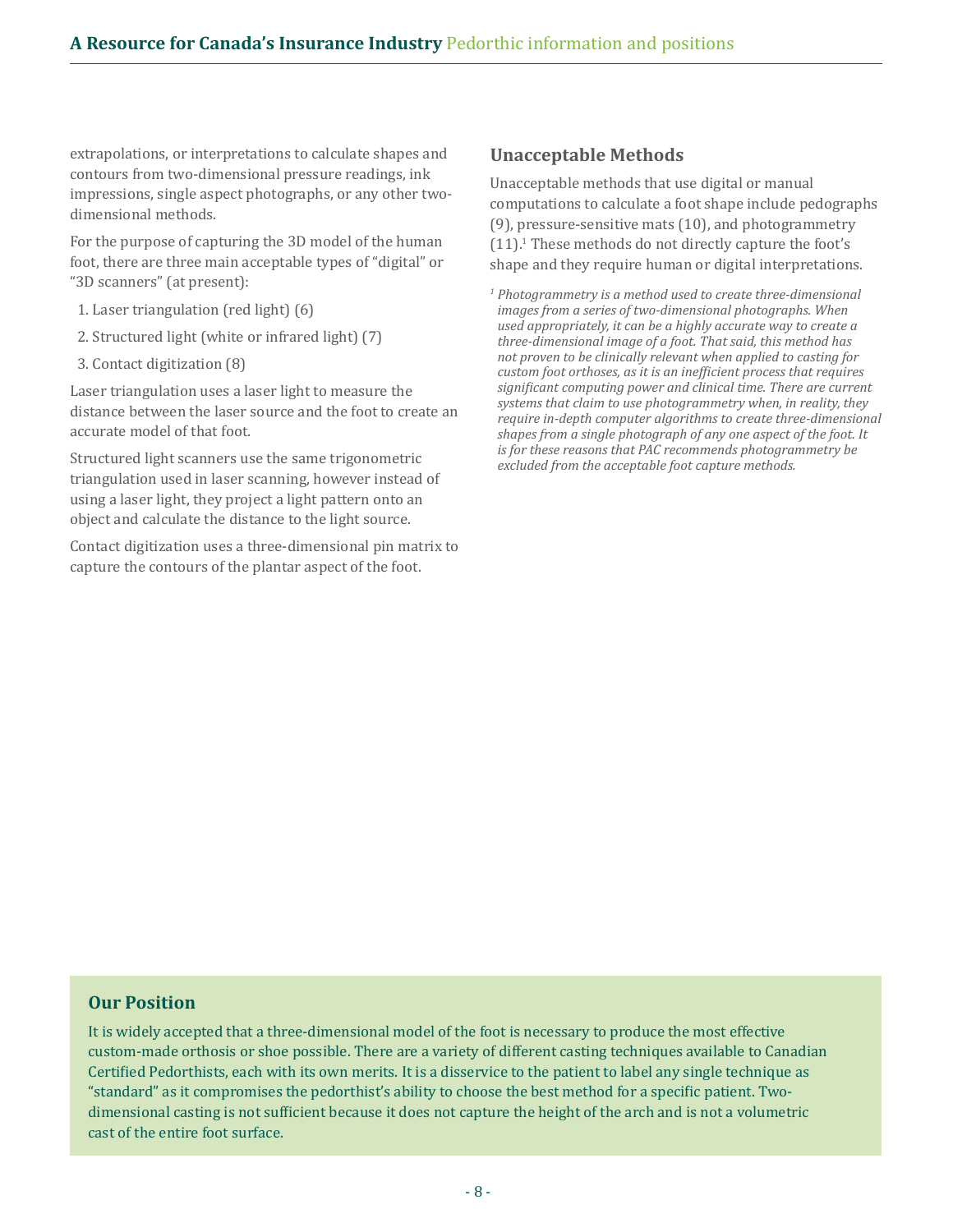

#### **A Resource for Canada's Insurance Industry** Pedorthic information and positions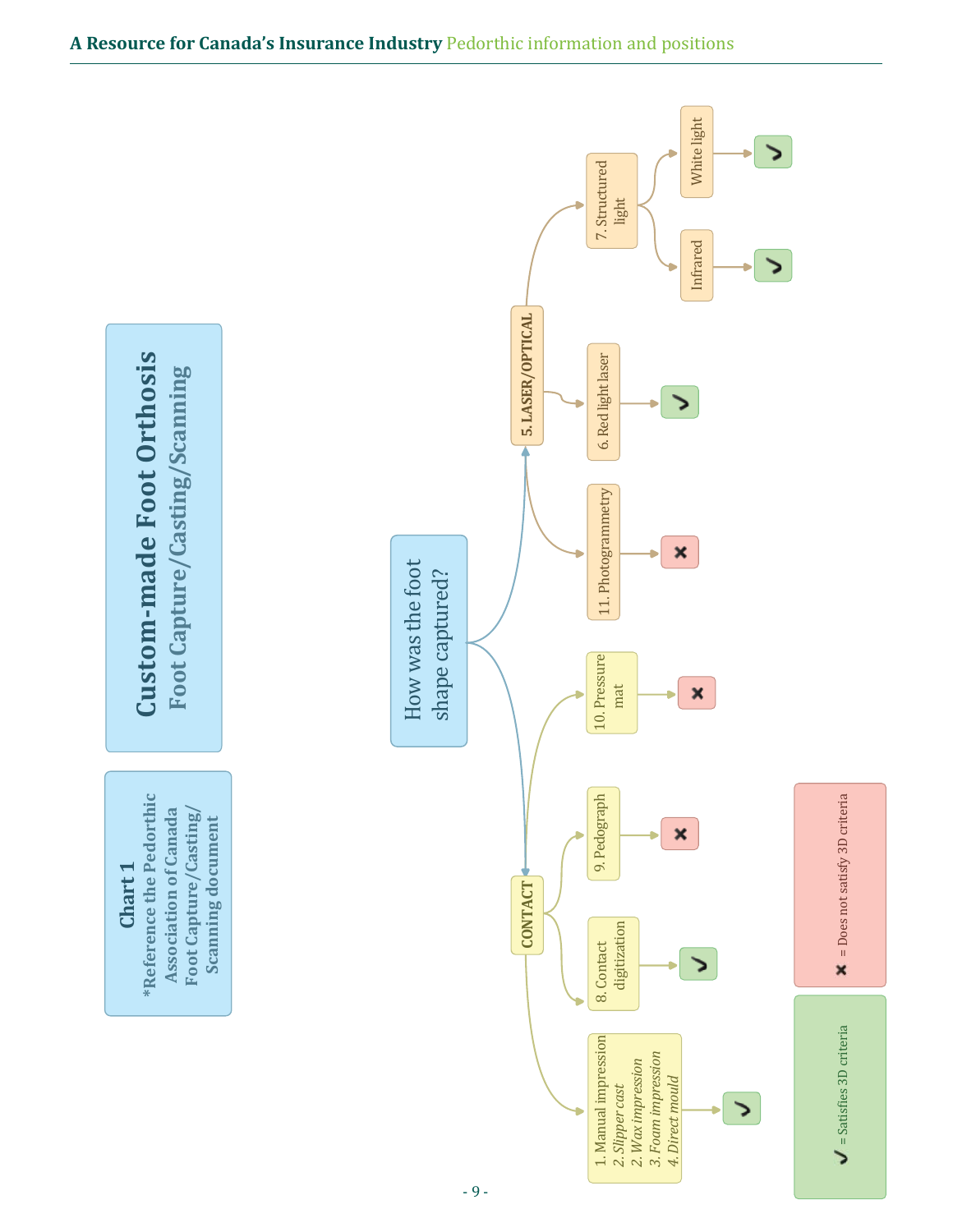### **The Pedorthic Journey:** Orthoses Design and Manufacture

Numbers in the text correspond to numbers on the flow charts on pages 9 and 11.

#### **Design**

CAD/CAM (12) is an acronym for computer-aided design/ computer-aided manufacturing – computer systems used to design and manufacture products. The term CAD/CAM implies that an individual can use the system both for designing a product and for controlling manufacturing processes.

In order to design a custom foot orthosis, it is imperative to have a detailed and accurate prescription and cast.

Based on the findings of the full clinical assessment, biomechanical examination, and gait analysis, the foot care professional will create the prescription for the custom foot orthosis, which is actually the detailed instruction on how the orthosis is to be made. The prescription specifically outlines the parameters of design, materials, composition, and fabrication of the orthosis intended to treat the patient's unique medical needs.

After choosing the best casting method to capture the patient's foot, the next phase involves the preparation of the cast or scan to ensure the actual orthosis is shaped to support, correct, or accommodate the foot structure and provide comfort during use. Cast dressing or modifying refers to this preparation in addition to excavations and additions to accommodate deformities and prominences, a process that can be performed manually (13) using handcarved plaster from a physical cast (plaster or sock slipper casting, foam box casting, wax), or digitally (14) where a technician manipulates a scan using a computer program (contact digitization, laser/optical scanning).

To satisfy the custom-manufactured criteria using digital design, each scan must be processed individually and not be subject to batch processing, library,<sup>2</sup> or best-fit systems (15). The final scan file must be unique to the individual throughout the entire process of manufacturing the orthosis.

Once the design phase is completed, the orthosis's raw material is either vacuum-pressed (16) over a cast for manual design and manufacture, or the manipulated scan file is sent to a 3D milling machine (17) or a 3D printer (18).

#### **Manufacture**

To be considered custom-made, a foot orthosis must be fabricated from raw materials and made directly on a foot cast that captures the anatomy and contours of the plantar aspect of the foot as defined by the 3D casting criteria.

Currently, the acceptable manufacturing techniques that can be utilized to fabricate the orthosis shell and/or posting on or from the 3D cast using the raw materials include:

**Vacuum forming (16):** Sheets of thermoplastic material are heated to a forming temperature and stretched over the mould made from the cast to create the shell/footbed of the orthosis. Suction is applied to shape the material to the mould.

**Milling/routing (subtractive manufacturing) (17):** A CNC (computer numeric controlled) machine uses a router to carve a positive foot cast used for vacuum moulding or carve an orthosis directly from a variety of materials. Alternatively, a 3D physical cast may be scanned in order to create a digital copy of the cast (2b).

**3D printing (additive manufacturing) (18):** Most methods of 3D printing can be used in orthosis manufacturing. Fused deposition modelling (FDM) and Polyjet printers layer small jets of plastic through a nozzle to build an orthosis while selective laser sintering (SLS) uses lasers to cure or sinter a powdered material into the shape of an orthosis.

*2 Library in this case refers to "pre-made" moulds that are not custom made from the individual contours of the patient's foot. These moulds are kept as a "library" of moulds of various foot shapes and sizes and are matched up and used as approximations of the patient's foot architecture.*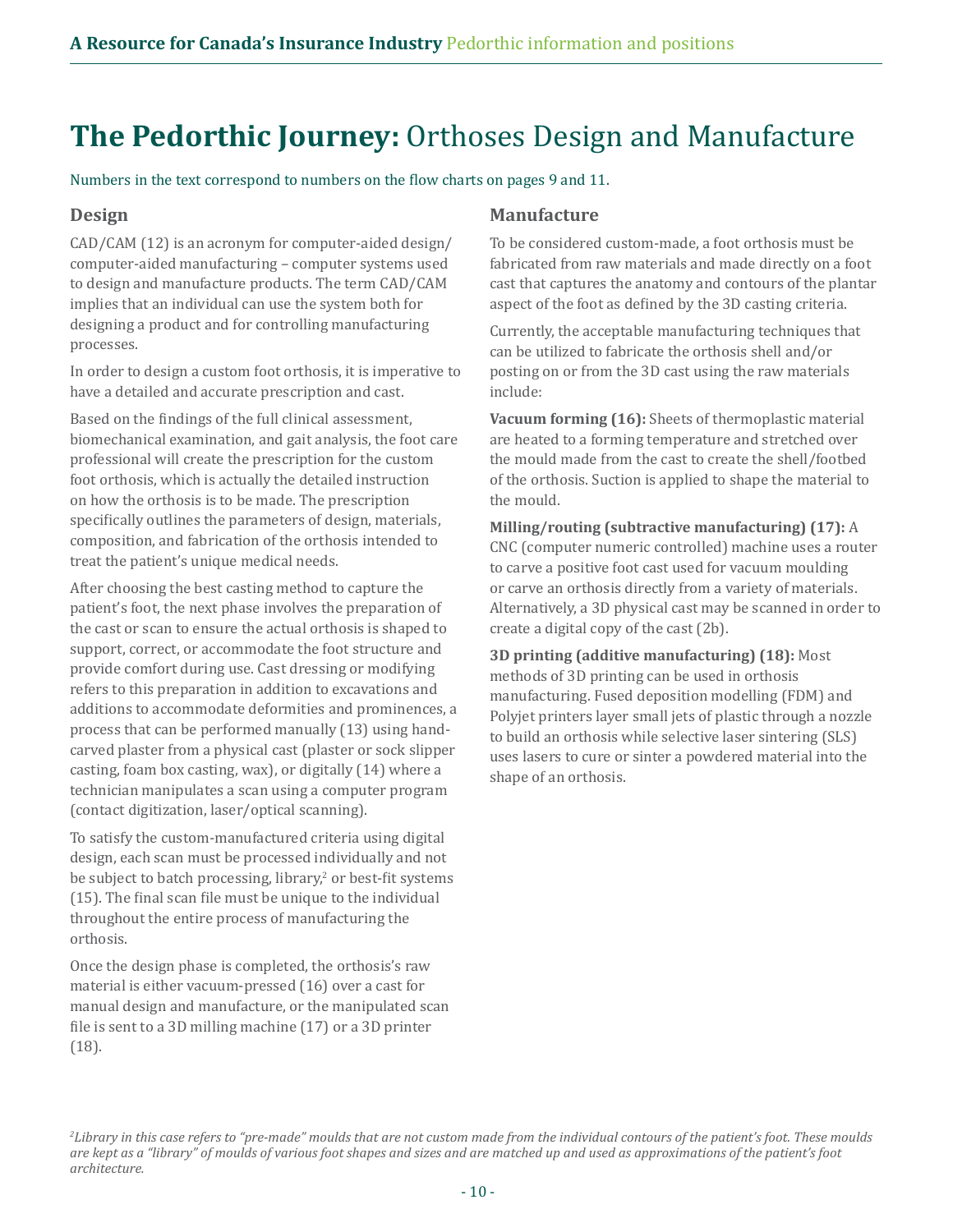

#### **A Resource for Canada's Insurance Industry** Pedorthic information and positions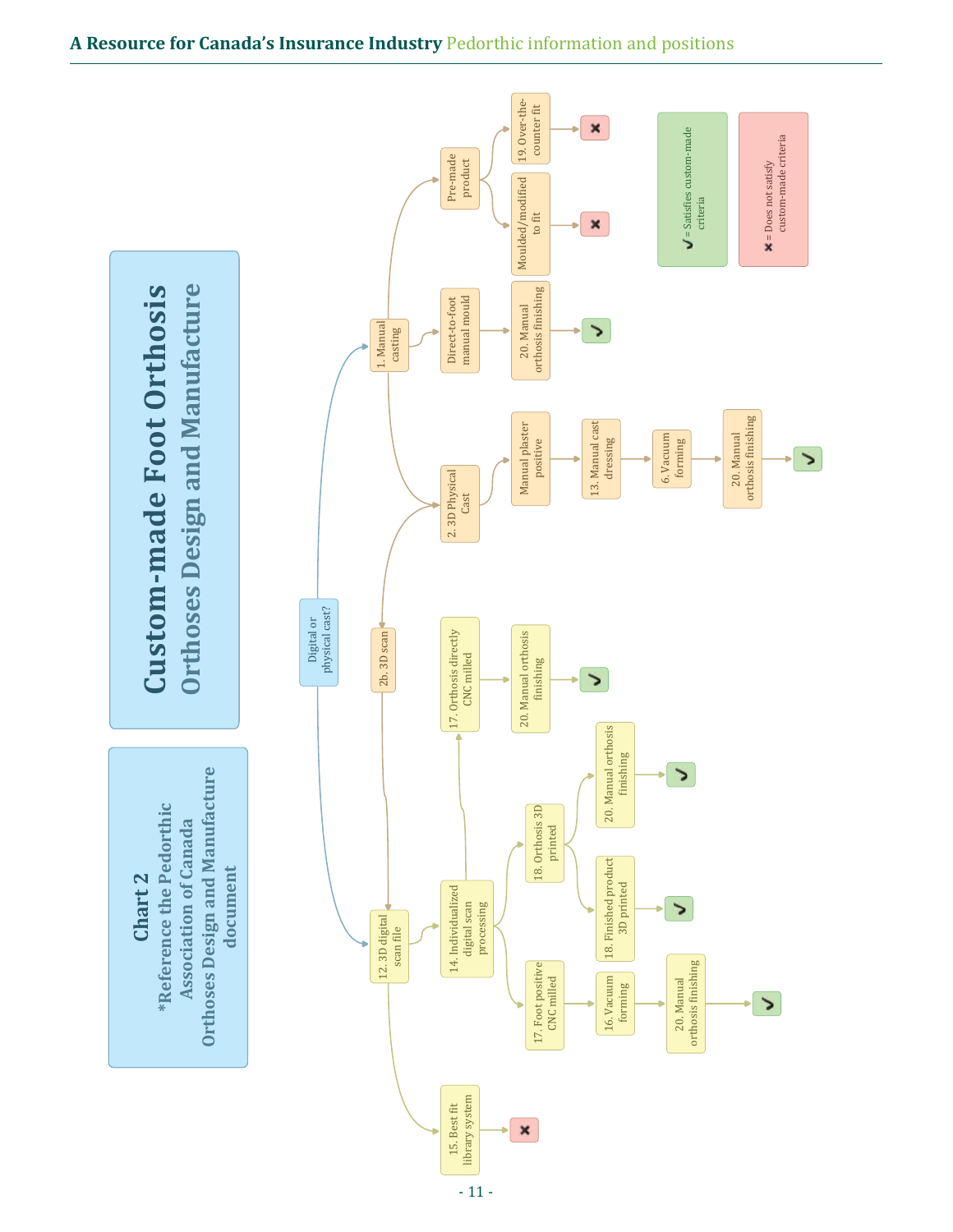### **The Pedorthic Journey:** Orthoses Finishing and Quality Control

**Shell sizing:** The shell or footbed is carved to the appropriate depth and length (20). See chart on page 11.

**Further additions and excavations:** Alterations such as metatarsal pads, horseshoe pads, and wells for bony prominences can be performed at this stage as well as during the manufacturing processes described above.

**Posting:** Thermoplastic material is heated and cemented in layers to the bottom of the shell, then carved to create the desired balance and pressure dispersion. This can be done manually or as part of the milling or 3D printing process described above.

**Lining:** A top cover material is cemented to the top of the shell to achieve the desired support and cushioning between the foot and the custom foot orthosis.

**Quality Control:** The custom foot orthosis is evaluated to ensure it fills the prescription lab order and meets the standards established by the lab.

# **The Pedorthic Journey:** Orthoses Fitting, Patient Education, and Follow-up

During the fitting appointment, a Canadian Certified Pedorthist ensures the proper fit and function of the foot orthosis to both the patient and the footwear. The pedorthist will make any necessary changes to the orthosis immediately in an onsite laboratory. Pedorthists will check the fit, condition, and function of the patient's footwear. In addition, they will provide the following information with respect to orthoses and footwear.

#### **Orthoses:**

- Care and expected longevity of the orthotic device;
- What the patient should and should not feel, initially and over the long term;
- Appropriate duration and necessity of wear initially, short term, and long term; and
- Timelines and expectations for the relief of symptoms.

#### **Footwear:**

- Education on appropriate footwear fit, features, and choices; and
- Specific footwear recommendations based on the patient's needs and lifestyle.

They will also advise the patient on lower limb health and safety, injury prevention, and other considerations for treatment.

A Canadian Certified Pedorthist typically follows up with patients within 2–6 weeks to ensure that the implemented solution is working as intended. Any issues would be addressed at this time.

#### **Our Position**

Like all healthcare professionals, Canadian Certified Pedorthists believe that it is important to build long-term relationships with patients. As a patient's needs change over time, a trusted pedorthist can provide ongoing advice and support to the patient.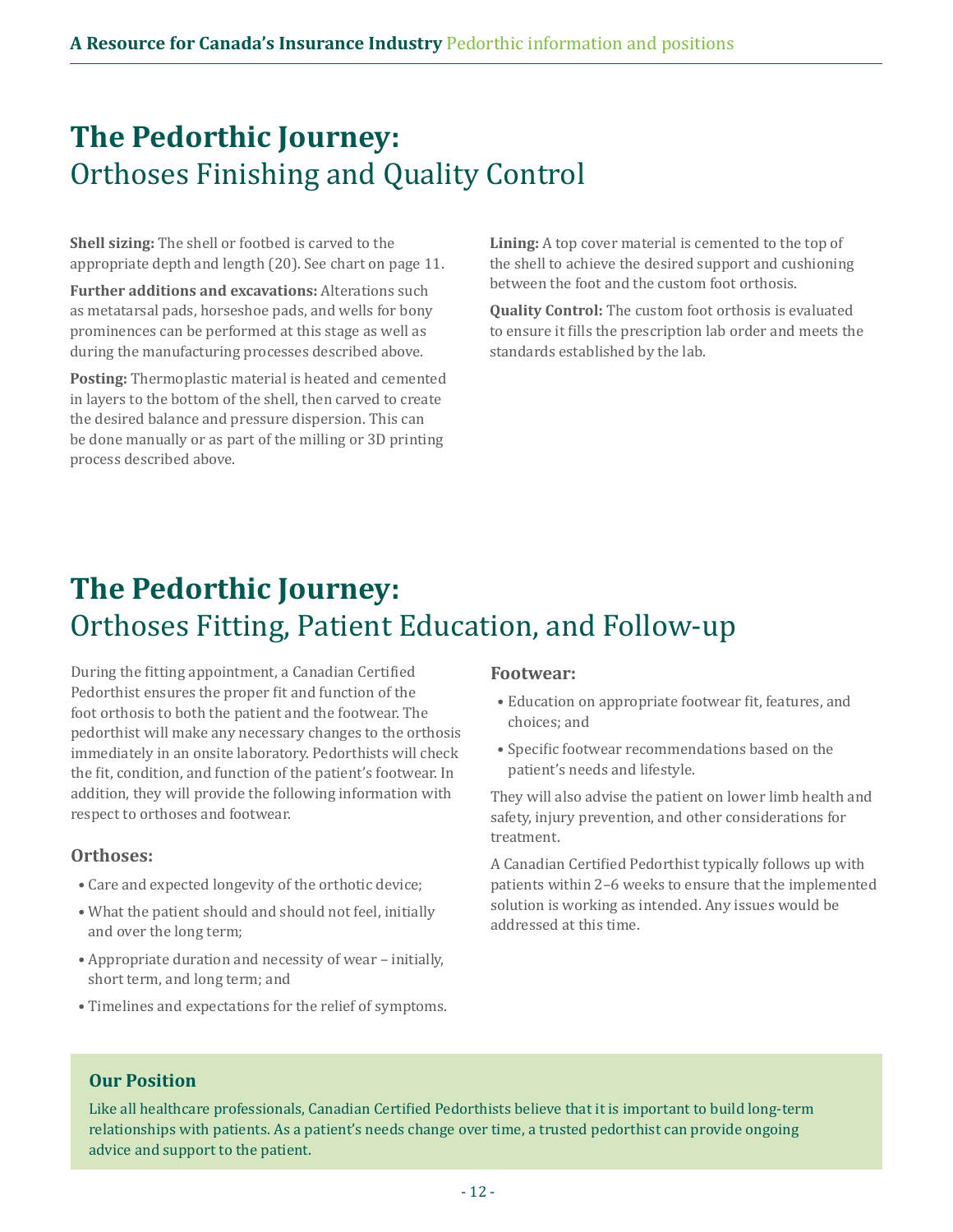### **The Pedorthic Journey:** Custom-made Orthoses

A custom-made orthosis is a highly effective shoe insert that is developed specifically for each individual patient.

The primary function of an orthosis is to redistribute forces applied to the foot in an effort to alleviate the pain and discomfort caused by a variety of conditions.

An effective custom-made orthosis can result only from a casting process that produces an accurate three-dimensional model designed to capture the contours of the patient's foot in the desired posture.

A wide variety of orthotic designs and material combinations are used, including polypropylene and graphite, to varying densities of ethyl-vinyl-acetate (EVA) foam and combinations of natural materials such as cork with soft, shock-absorbing polyurethane foams to name a few. The list of potential raw materials utilized in the fabrication of foot orthoses is extensive.

Custom-made foot orthotic devices are fabricated using different methods, materials, and technologies. They should be fabricated with consideration of the assessment findings and treatment plan for each individual patient. In designing an individual's orthotic device, the pedorthist must consider such factors as:

- foot structure and lower limb biomechanics;
- severity of deformity;
- fixed or flexible;
- presenting medical conditions;
- body weight;
- age;
- other health conditions: systemic diseases, (arthritis, diabetes, CMT, lymphedema);
- neurological or vascular issues, allergies;
- lifestyle (type of work, physical activity and intensity); and
- footwear options and choices.

#### **Our Position**

Only a trained professional using three-dimensional moulds of the foot can produce a highly effective custommade orthosis. While over-the-counter orthoses have some value, only custom-made orthoses, created from three-dimensional models, can provide the specificity required to address an individual patient's needs.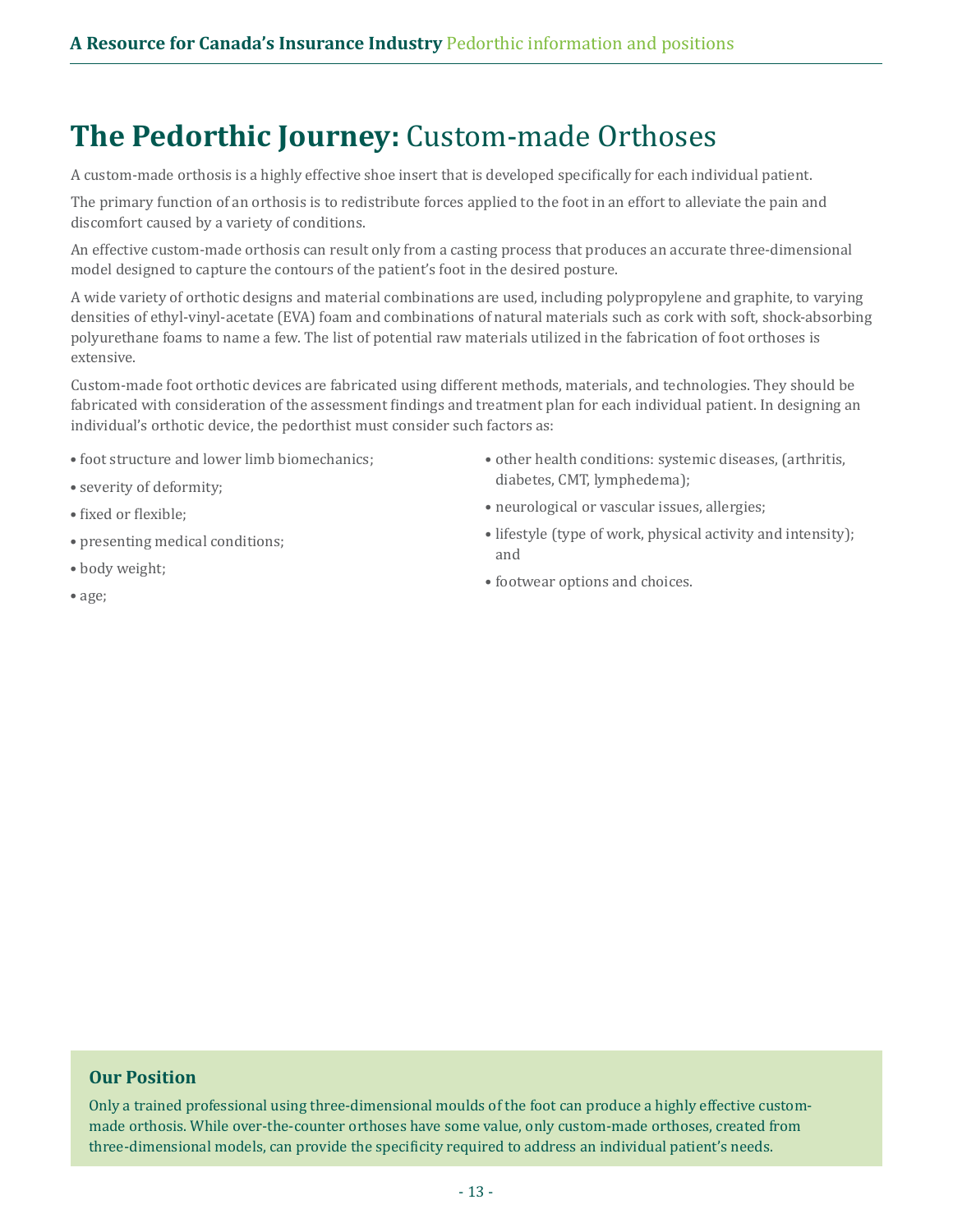# **The Pedorthic Journey:** Orthopaedic Footwear

The Pedorthic Association of Canada (PAC) has recognized the importance of differentiating the types of orthopaedic footwear that are being used in treatment plans across Canada. In particular, we recognize the important balance between medical necessity and consumer demand. Regarding orthopaedic footwear, PAC shares many of the guidelines and definitions that can be referenced through the International Organization for Standardization-21064 (ISO). This section is designed to be a useful tool to encourage clarity when defining orthopaedic footwear.

#### **PAC has identified the three most crucial points to consider when classifying footwear as orthopaedic:**

- Medical need
- Practitioner qualification
- Justification

#### **Medical need is determined by:**

- Congenital deformity (e.g., clubfoot)
- Disease (e.g., diabetic ulcer)
- Trauma/post-surgical (e.g., triple arthrodesis)
- Developmental foot deformity (e.g., hallux valgus)

#### **Practitioner qualification includes the following Canadian designations:**

- Pedorthists (C. Ped (C), C. Ped MC & COFS)
- Orthotists (CO (c))
- Chiropodists (D. Ch)
- Podiatrists (DPM)

*Note: Canadian Certified Pedorthists are among the few formally trained professionals who can:*

- *Assess, cast, design, fit, and modify custom-made orthopaedic footwear*
- *Select, fit, and modify pre-fabricated/mass-produced (in-stock) orthopaedic footwear*

**Justification** refers to the clinician being responsible for providing an informed opinion as to why orthopaedic footwear is appropriate for use in a patient's treatment plan. PAC has created a checklist to help streamline orthopaedic footwear claims adjudication (see Appendix A: Orthopaedic Footwear Submission Checklist, page 23).

PAC defines "orthopaedic footwear" as footwear containing features that are specifically selected by a qualified footcare professional and that are used to "correct" or manage a medical condition. Orthopaedic footwear is used in treatment plans that require unique footwear management strategies that cannot be addressed by traditional footwear retailers.

#### **There are two classifications of orthopaedic footwear:**

- Pre-fabricated or mass-produced (in-stock)
- Custom-made

*Note: Adding a custom-made orthosis does not re-classify the footwear as "orthopaedic". Custom-made orthoses are a separate matter and should be clearly itemized when billing.* 

**Pre-fabricated/mass-produced (in-stock) orthopaedic footwear** is not made for an individual patient, however it incorporates features that are applicable to specific medical needs. Pre-fabricated orthopaedic footwear is available in a range of lengths, widths, styles, and materials, but is not typically purchased at mainstream footwear stores or online. When pre-fabricated/massproduced (in-stock) orthopaedic footwear is used, a qualified provider should be specific about how the selection of style and brand addresses their patient's individual medical need.

Considerations when defining pre-fabricated footwear as orthopaedic (not all features are required):

- 1. Full instep adjustable closure. (e.g., buckles, laces, Velcro)
- 2. Torsional stability (e.g., stiff shank)
- 3. Heel counter, which provides stability or decreased pressure on the heel
- 4. Upper, size, shape, and materials to accommodate and protect the feet. May include features such as:
	- a. Soft, smooth, and protective interior lining
	- b. Stretch and/or heat mouldable upper materials to accommodate deformity
	- c. Extended openings
- 5. Outsole requirements:
	- a. Size and shape match or exceed the width of the upper
	- b. Material may provide greater stability, traction, or reduced friction
	- c. Conducive to permanent modification(s)
- 6. Last shape matches the shape of the foot and supports treatment plan
- 7. Rearfoot and forefoot rocker soles and/or toe spring to promote a natural gait cycle
- 8. Footwear must be provided by a qualified professional
- 9. Footwear selection must be justified as forming an integral part of treatment with supporting documentation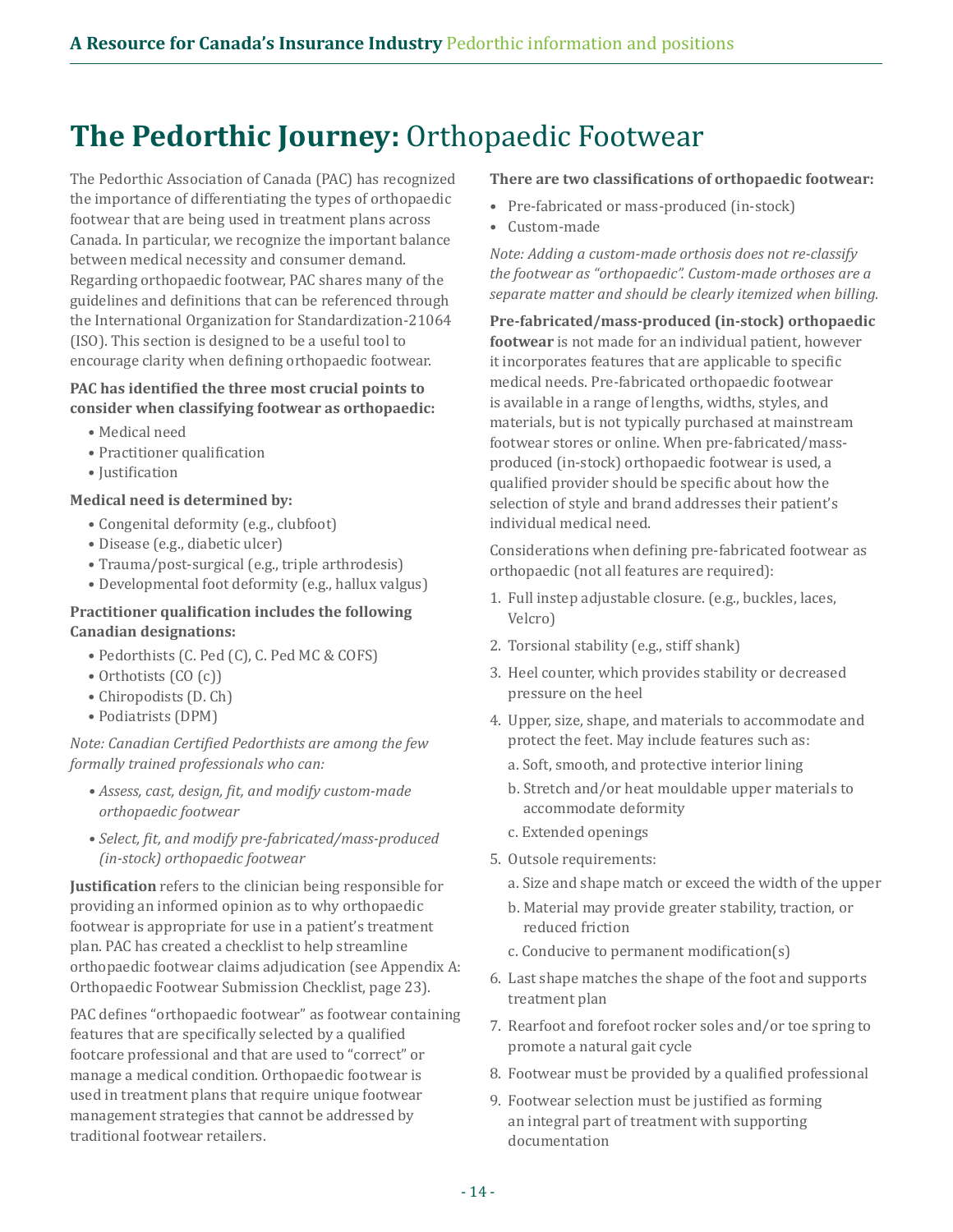*Note: Permanent footwear modifications may be added to pre-fabricated footwear as part of the treatment plan and still fulfill the orthopaedic definition. For details, see our full document about modifications* [\(www.pedorthic.ca/](https://www.pedorthic.ca/footwear-modification-guide) [footwear-modification-guide](https://www.pedorthic.ca/footwear-modification-guide))*.*

Recommendation: When considering pre-fabricated orthopaedic footwear claims, we suggest that insurers require: copies of biomechanical assessments; footwear make, model, and size; and description of how footwear features address a patient's need (see Appendix A: Orthopaedic Footwear Submission Checklist).

**Custom-made orthopaedic footwear** is typically used for the most serious and complex cases where the client's foot shape or condition cannot be accommodated by existing **pre-fabricated/mass-produced (in-stock) orthopaedic footwear**. Providing such footwear is a highly technical endeavour that requires a 3D cast of the patient's foot. From this cast, a precise and unique "last" is then produced which serves as the foundation in which patterns are cut and assembled from raw materials as designed by the practitioner to address the patient's individual need. Custom-made orthopaedic footwear may cost, on average, approximately \$1,200 – \$2,700 per pair of shoes, while custom-made boots may range from \$3,000 to \$3,500 per pair. Custom-made sandals would be in the range of \$600 – \$1,000 and could possibly exceed this amount in more complex cases. Custom-made orthopaedic footwear is used to:

- Accommodate foot deformity(ies)
- Accommodate extreme foot shape and size
- Compensate for severe limb discrepancy
- Compensate for foot biomechanical deficiencies
- Accommodate vulnerable (at risk) feet

Recommendation: When considering custom-made orthopaedic footwear claims, we suggest that insurers require: copies of biomechanical assessments; photos of the patient's feet; design specifications; and information about the manufacturing process.

#### **Summary**

PAC has identified that the most crucial three points to consider when determining if footwear can be defined as "orthopaedic" are:

- Medical need
- Practitioner qualification
- Justification

The intention of this section is to provide the basis for consideration of footwear as orthopaedic, while also expanding the term's definition beyond features alone. Medical conditions can be highly variable and so, too, are their solutions. Due to this fact, defining orthopaedic footwear by one specific list of features is inadequate. Furthermore, as the footwear industry changes to address consumer needs and demands, we can expect that these changes will continue to create confusion when trying to identify footwear as "orthopaedic" by features alone. Styles, brands, makes, and models, will always come and go, but what will never change are medical conditions requiring solutions for treatment.

As demonstrated in the past, PAC will continue to lead the foot orthosis and footwear industry by constantly evolving to meet industry standards and ensuring our guidelines continue to be relevant to maximize patient protection.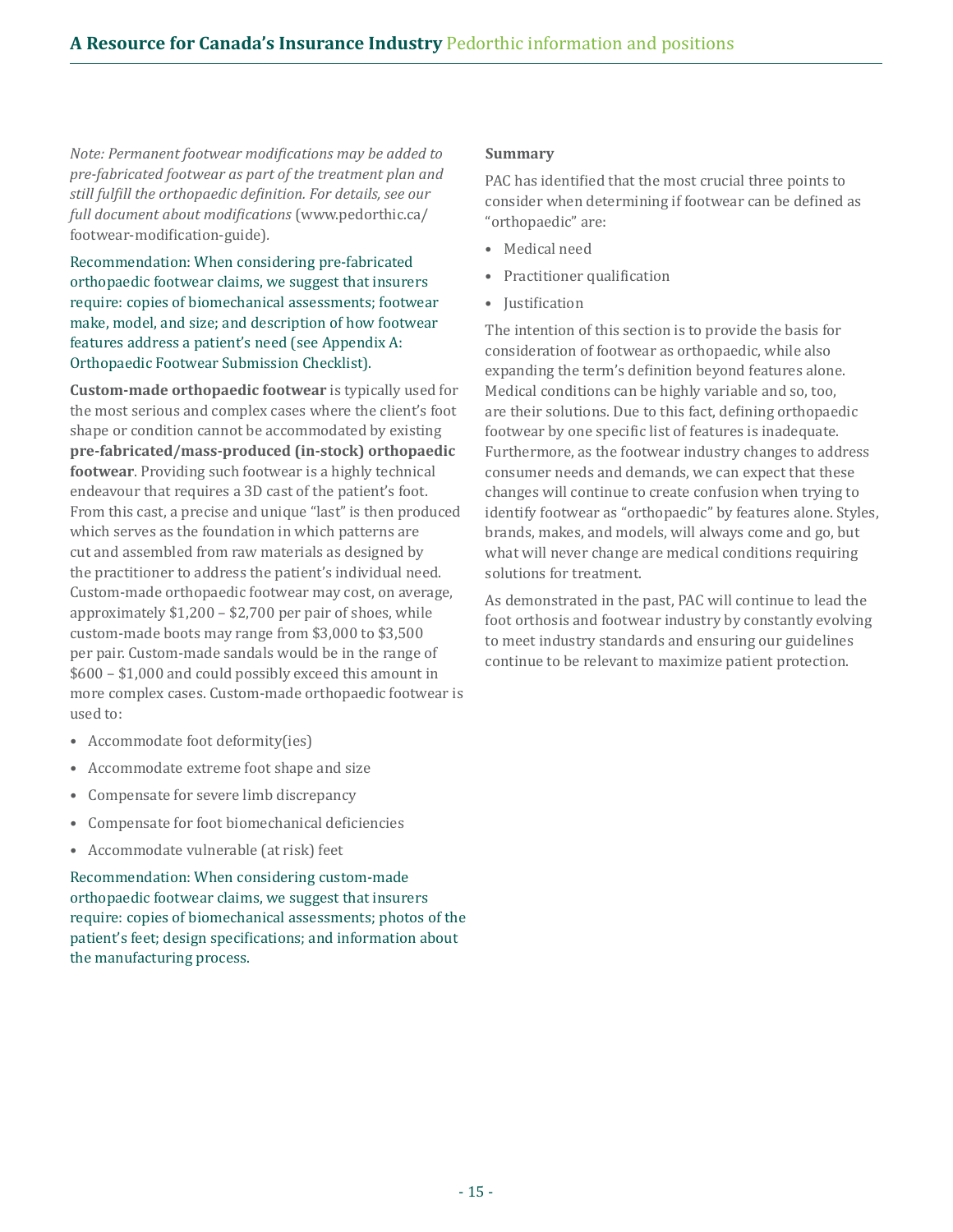### **The Pedorthic Journey:** Over-the-counter (OTC) Products

*A note on language: The terms "over-the-counter" (OTC) and "off-the-shelf" (OTS) are used interchangeably to refer to products that are widely available on the market, to any customer, with or without the guidance or advice of a healthcare professional.*

An over-the-counter (OTC) product is typically massproduced, available without prescription, and can be used independently by an individual with or without professional advice.

There are times when an OTC device is utilized by Canadian Certified Pedorthists, including:

**Urgency:** an acute medical condition – a diabetic ulcer, for example – might require immediate relief through the offloading of pressure. An OTC product might bring relief while a custom-made orthosis is being fabricated.

**Temporary need:** short-term use for growing children or pregnant women with less severe foot or lower limb issues. **Minor conditions:** small abnormalities. More serious or chronic abnormalities, however, require custom-made products.

**Minimal activity:** for a patient who is not on his/her feet very much, or is bed- or wheelchair-bound and rises only occasionally to transfer from bed to chair or to washroom.

**Cost factors:** as an alternative for patients who are unable to afford a custom-made product.

**As a first step:** as a trial to determine how a patient might respond to custom-made products.

Pedorthists are required to clarify on billing statements whether a device was OTC or custom-made. If a pedorthist alters an OTC device, it can be described as a "modified" product, not a "custom-made" product.

#### **Our Position**

While there are times when an OTC product might provide a measure of relief for a patient with foot pain, it does not provide the support, control, or specificity of a custom-made product. In fact, pedorthists will often see patients who have already tried OTC products and have found no relief. Therefore, it is essential that the clinician's judgment be respected in addressing the patient's pedorthic needs.

#### **Other points:**

- OTC products cannot provide accurate biomechanical advantages to patients with severe misalignment.
- OTC products cannot be expected to be absolutely suitable for any given patient.
- The value of heat-mouldable OTC products is enhanced when moulded by a Canadian Certified Pedorthist.
- OTC products have a shorter lifespan than custommade devices, and must be replaced frequently if used for a long-term or chronic condition.
- The material selection and properties of OTC devices, as well as the limited capacity to modify them, restricts a clinician's control over the product and can therefore affect patient outcomes.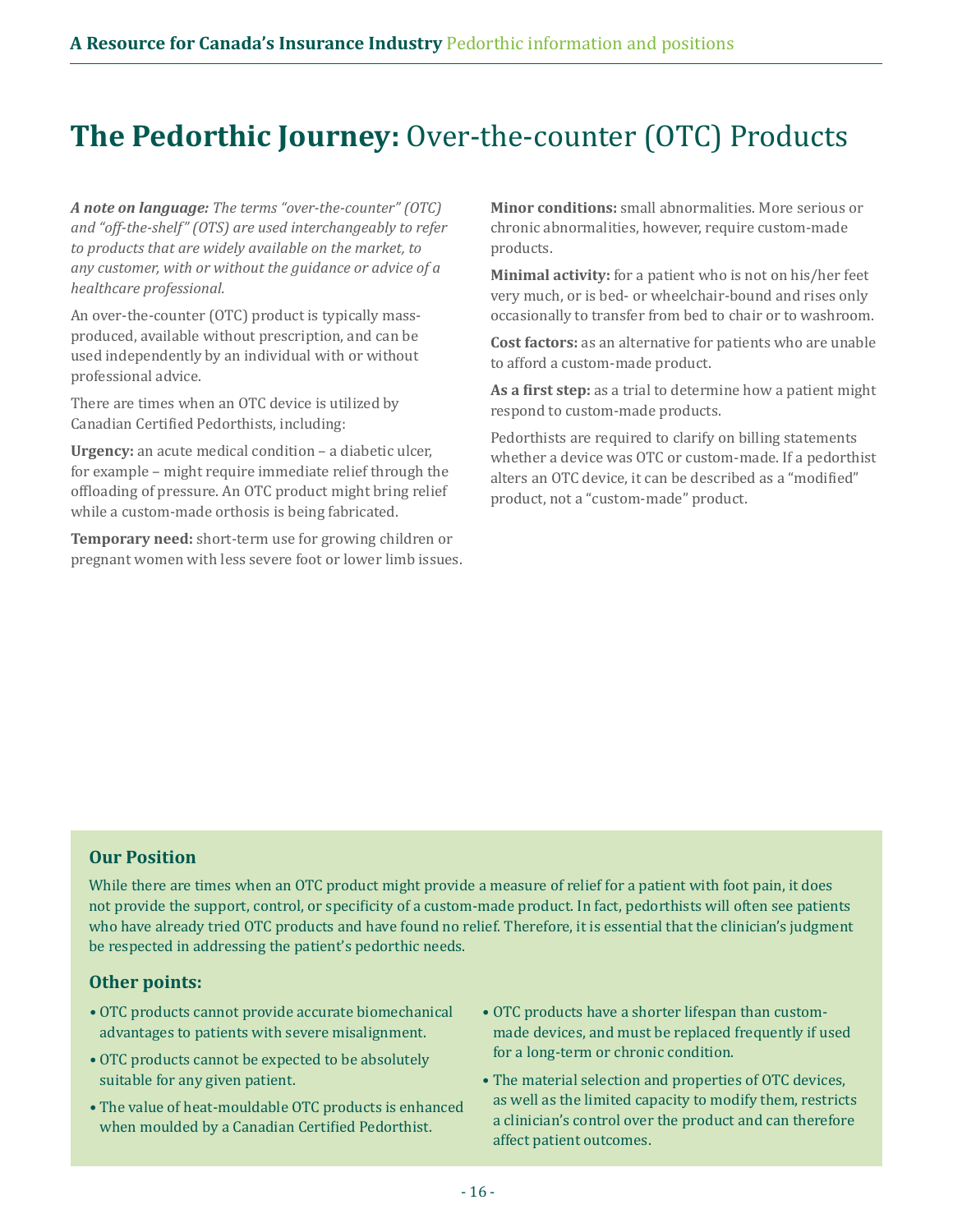### **Understanding Foot Conditions:** PAC's Clinical Practice Guidelines

To consider a recommendation for orthopaedic products, a Canadian Certified Pedorthist must consider medical need. This is determined by: (a) the medical condition or diagnosis; and (b) the structural abnormality or irregularity present.

A medical condition or diagnosis involves identifying a disease or disorder as the cause of a person's symptoms. Orthopaedic medical conditions are the result of three main causes:

- Congenital deformity;
- Disease process; or
- Injury/trauma/wound.

Identifying the structural abnormality or irregularity contributing to the dysfunction is also imperative when determining the medical need for an orthopaedic product. These orthopaedic abnormalities can be divided into three main categories:

- Foot deformity;
- Foot, lower limb, and pelvis misalignment and dysfunction; and
- Neurological and vascular deficiencies.

These lists encompass a vast array of back, pelvis, hip, lower limb, and foot conditions.

In 2012, the Pedorthic Association of Canada released its first ever Clinical Practice Guidelines to identify evidencebased best practice and recent literature on a broad range of foot and lower limb issues. A team of over 100 Canadian Certified Pedorthists and other foot experts worked together to write and review guidelines for over 60 foot and lower limb conditions that pedorthists see in the course of their work.

While highly technical in nature, it is a very useful tool for understanding the range of work performed by Canadian Certified Pedorthists. With its extensive body of citations, the publication also demonstrates the extensive research and study that support pedorthic treatment.

In April 2018, PAC released the second edition of its Clinical Practice Guidelines. The new edition features updates, revisions, and seven new chapters.

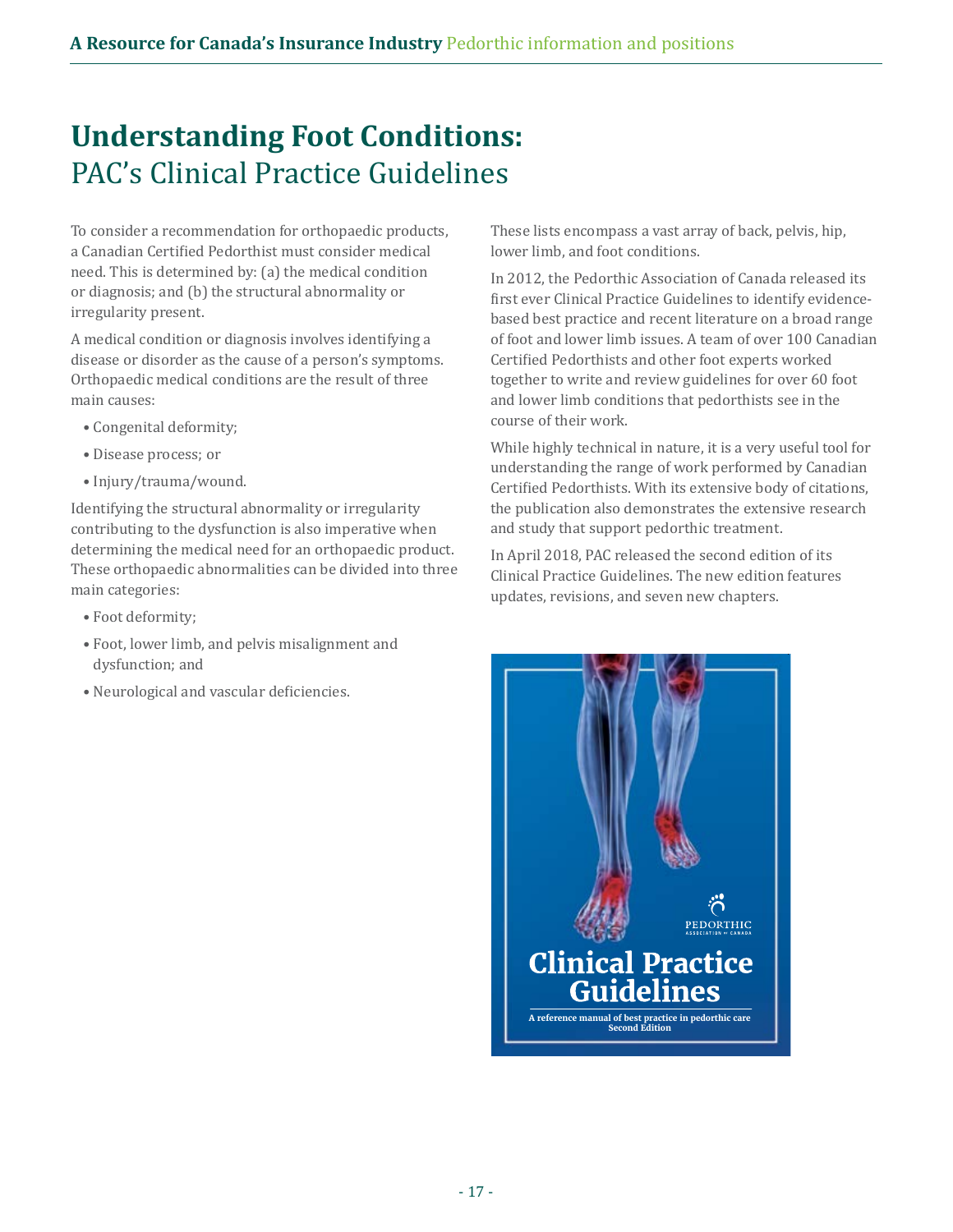### Controlling Foot Care Benefit Costs in Canada

The Pedorthic Association of Canada values its relationship with insurers, and shares their frustration with respect to unethical and fraudulent practices within the industry. In addition to increasing costs, there are medical risks associated with incompetent, unqualified, and unaccountable providers dispensing orthopaedic medical products simply for financial gain.

PAC will continue to work closely with the insurance industry to assist insurers in making informed decisions when establishing policy and criteria relating to orthoses, footwear, modifications, and related appliances. PAC will continue to help the insurance industry to expose unethical and fraudulent behaviour.

#### **Limiting Provision to Qualified Foot Care Professionals**

PAC strongly feels that provision of orthopaedic products should be limited to those who:

- 1. are thoroughly educated in postural analysis, movement patterns, and musculoskeletal examination with a focus on the assessment of the lower limb anatomy, muscle and joint function, the interaction of the foot and lower limb with the rest of the body, as well as diseases and disorders that affect the foot;
- 2. are thoroughly educated in the fabrication of custommade foot orthoses, footwear modification, custommade footwear, and the provision of orthopaedic footwear;
- 3. have a professional designation from a Canadian certifying body (i.e., College) demonstrating that they have completed extensive competencies and passed a certification exam testing the competencies in the first two provisions;
- 4. have a Canadian governing body (i.e., College) that has Standards of Practice and a Code of Ethics written specifically to govern their professional practice in the competencies outlined in the first two provisions; and
- 5. have a professional association whose mandate is to develop and promote the study, practice, knowledge, and education in the competencies outlined in the first two provisions.

Limiting access to those professions that satisfy the five provisions listed above would not limit accessibility to plan members, but would direct them to qualified, accountable professionals.

#### **Advances in Technology**

**As technology advances** it becomes even more important to limit provision to qualified professionals. New technologies such as laser/optical scanners and 3D printing continue to change the way products are fabricated. It is important to understand that these technologies are simply tools utilized to design and fabricate these products but they play no role in the clinical assessment, biomechanical examination, and gait analysis that must be performed and interpreted by the qualified provider. An unqualified provider does not have the education, knowledge, or training to understand or differentiate among the various technologies, or recognize whether the orthopaedic product produced by them is appropriate.

#### **Direct to Public Sales**

With the advancement of technology and 3D printing specifically, fabrication companies are going directly to the consumer and bypassing the experienced healthcare provider. This raises a number of significant concerns such as:

- Who provides the clinical impression or medical diagnosis?
- Who performs the clinical assessment, biomechanical examination, and gait analysis to determine need?
- Who recognizes conditions that might be more sinister and require further investigation or other treatment?
- Who identifies, advises, and ensures appropriate treatment and compensations for joint, soft tissue, muscular, or neurological deficiencies or anomalies?
- Who ensures ideal casting posture?
- Who determines and provides the design, material, necessary components of the device (the orthosis prescription)?
- Who ensures the quality of the device?
- Who determines the appropriateness of the device?
- What happens if the device is uncomfortable, ineffective, or even detrimental?
- Who provides the footwear advice that is imperative to facilitate orthosis function?
- Who determines when the device needs modification or replacement?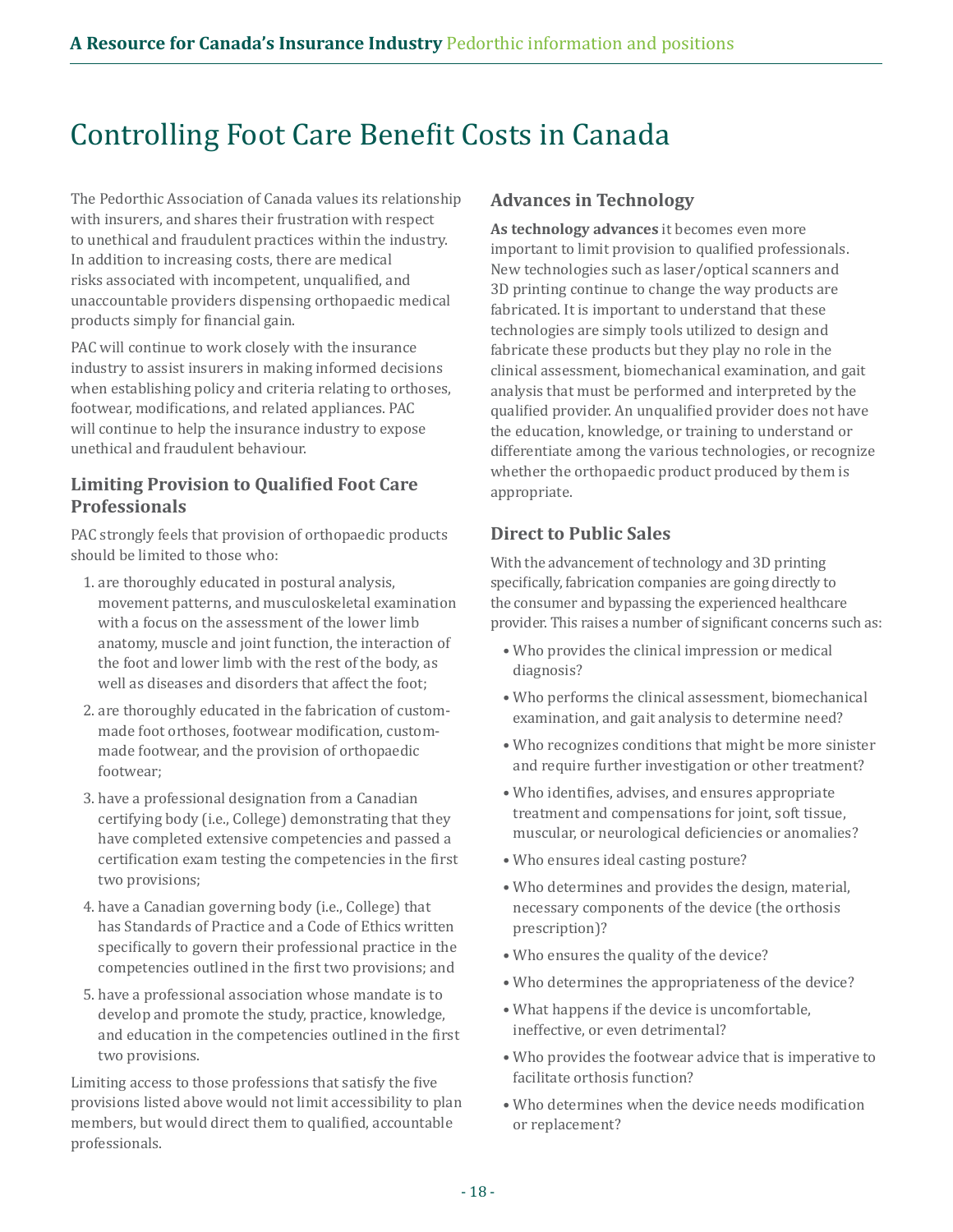Furthermore, advances in technology have enabled unqualified, unethical, and fraudulent providers to mislead plan members. Technology is impressive, but also confusing and overwhelming at times. Unqualified, unethical, and fraudulent providers can use technology to impress the public, enticing them into products and purchases that are unnecessary or even harmful. As technology plays an increasing role in the provision of these orthopaedic products, the importance of limiting provision to qualified providers becomes much more pronounced.

#### **Limiting providers:**

- offers clarity and helps to eliminate the current confusion by plan members as to who is qualified;
- prevents those providers who are unqualified and unethical from preying on unwitting plan members;
- raises the level of accountability of the qualified providers who risk losing their licence to practice and provide these orthopaedic products if they do not adhere to the Standards of Practice and Code of Ethics outlined by their Colleges; and
- enables the insurance industry to more effectively police, identify, and censure unethical or fraudulent providers within qualified professions.

#### **Our Position**

Limiting provision to qualified providers who share a common understanding would take us a step closer to standardizing the information provided to insurers to validate claims for orthopaedic products. This will be imperative as automation increases and data mining software is used to analyze claims in the future.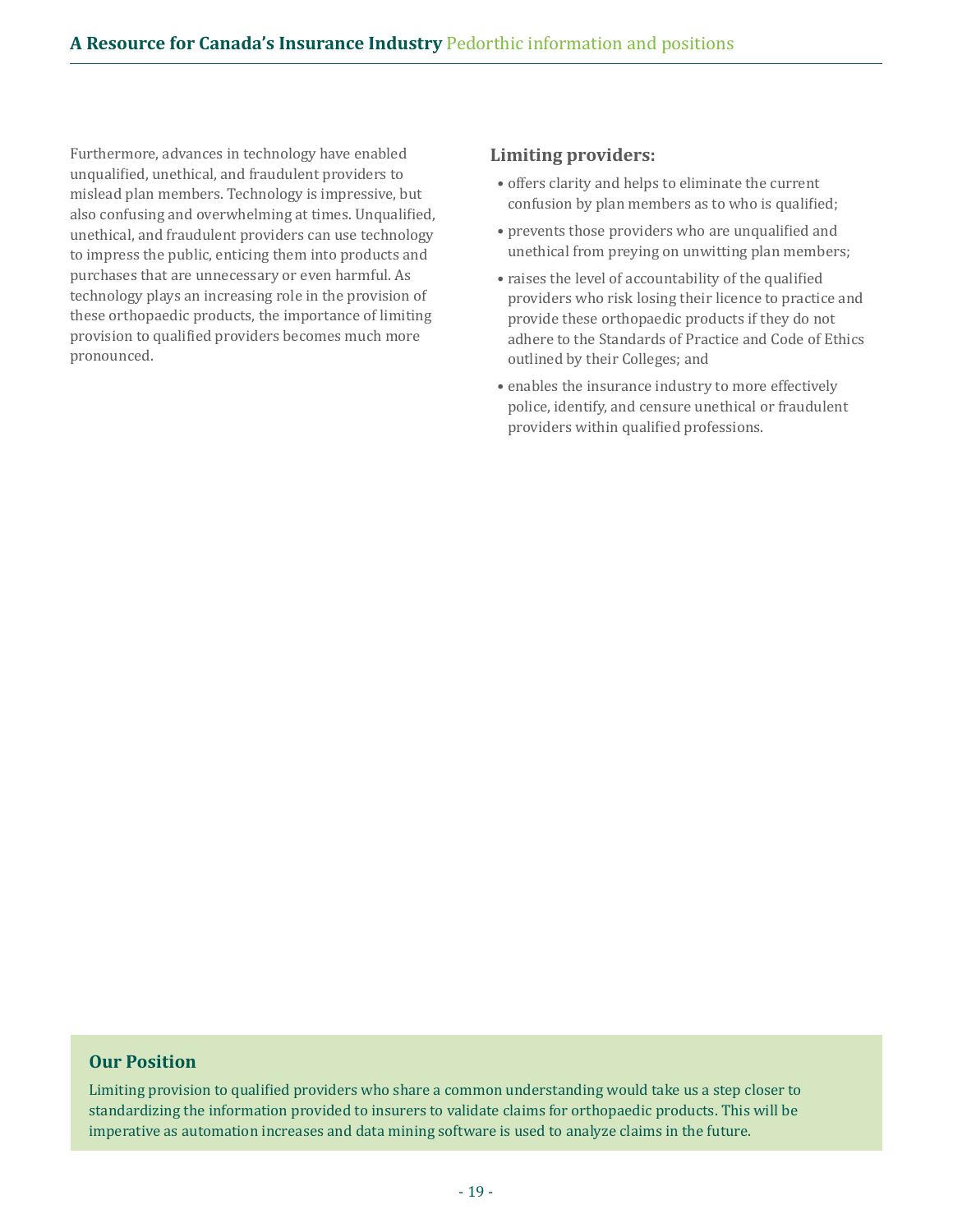# Glossary: Pedorthic Terminology

This glossary has been prepared by the Pedorthic Association of Canada for extended health benefits providers and third-party agencies. This glossary provides a list of key terms and definitions commonly used in pedorthic practice. Questions regarding specific products and services offered by a Canadian Certified Pedorthist – including items not listed here – should be discussed directly with the pedorthist.

### **Basic Terminology**

| <b>Term</b>                                                 | <b>Definition</b>                                                                                                                                                                                                                                                                                                                                                                                     |  |
|-------------------------------------------------------------|-------------------------------------------------------------------------------------------------------------------------------------------------------------------------------------------------------------------------------------------------------------------------------------------------------------------------------------------------------------------------------------------------------|--|
| Cast                                                        | A three-dimensional (volumetric) model designed to capture the specific contours<br>of the plantar aspect of the foot. Acceptable casting techniques are foam box casting,<br>plaster slipper casting, a casting sock, wax slipper casting, contact digitizing, and<br>optical/laser scanning. A two-dimensional footprint from a pedograph or pressure-<br>sensitive mat does not qualify as a cast. |  |
| <b>Custom-made</b>                                          | The term is reserved to define a product fabricated from a three-dimensional model<br>of the foot which captures bony alignment and shape, and is manufactured from raw<br>materials. A device must be fabricated from a "cast" and footwear must be fabricated<br>from a "last" unique to the patient to qualify as custom-made.                                                                     |  |
| Direct-moulded<br>(non-casted)                              | Refers to a device moulded directly to the foot from raw materials that are warmed<br>until soft. This device can be further modified and used to provide cushioning, deliver<br>pressure relief, redistribute load, and accommodate deformity (a self-moulded<br>product is not considered direct-moulded).                                                                                          |  |
| <b>Gait analysis</b>                                        | The observation of the entire body with a focus on lower extremity to determine<br>deviations in alignment, movement patterns, and symmetry during walking. This may<br>be done visually or through video recording.                                                                                                                                                                                  |  |
| Last                                                        | A three-dimensional (volumetric) model designed to capture the specific contours of<br>the entire foot. Acceptable techniques are plaster casting, casting sock, and optical/<br>laser scanning. A two-dimensional footprint, foam cast, slipper cast, or contact<br>digitizing are not acceptable techniques.                                                                                        |  |
| <b>Modified</b>                                             | A mass-produced, pre-fabricated/over-the-counter device that has been altered by<br>the addition or removal of material in order to modify movement or accommodate<br>pain or dysfunction.                                                                                                                                                                                                            |  |
| <b>Pedorthic assessment</b>                                 | The assessment of lower limb bony alignment, posture, movement patterns, general<br>function of the foot, and the interaction of the foot with the rest of the body. Typically<br>a pedorthic assessment includes a history taking, postural analysis, musculoskeletal<br>examination, functional testing, gait analysis, and footwear consultation.                                                  |  |
| <b>Pre-fabricated OTC</b><br>(over-the-counter) or<br>stock | Refers to mass-produced devices and footwear that are not unique to the patient.                                                                                                                                                                                                                                                                                                                      |  |
| Self-moulded                                                | Refers to a mass-produced, pre-fabricated/over-the-counter device that can be<br>heated and moulded directly to the foot.                                                                                                                                                                                                                                                                             |  |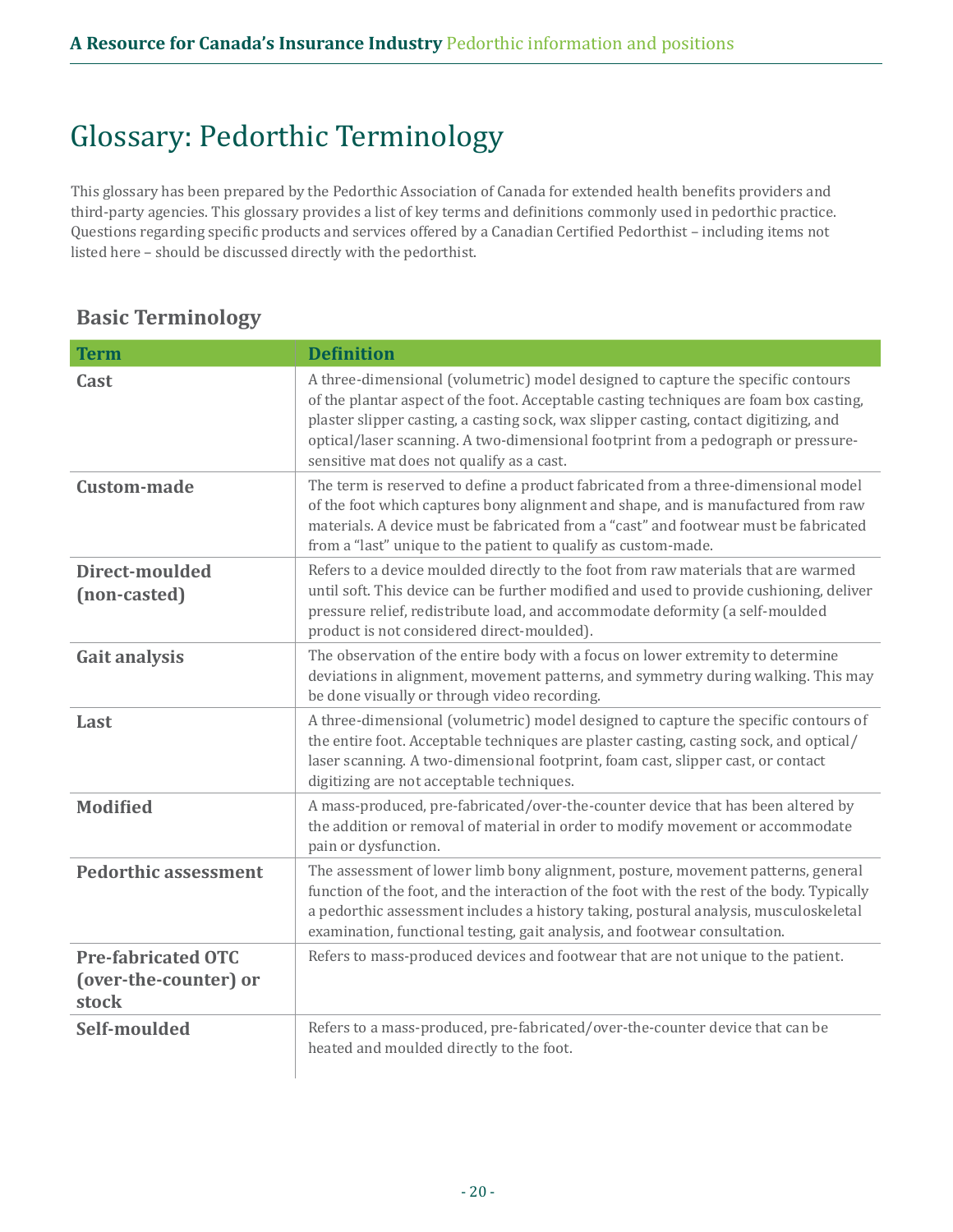### **Products Provided**

| <b>Term</b>                                | <b>Definition</b>                                                                                                                                                                                                                                                                                                               |
|--------------------------------------------|---------------------------------------------------------------------------------------------------------------------------------------------------------------------------------------------------------------------------------------------------------------------------------------------------------------------------------|
| <b>Custom foot orthoses</b><br>(orthotics) | An internal foot appliance that is manufactured from a three-dimensional image of<br>the foot, and made from raw materials. A custom foot orthosis can accommodate<br>bony deformities and/or modify the movement pattern of the foot and lower limb.                                                                           |
| <b>Custom-made footwear</b>                | Footwear that is manufactured from a three-dimensional mould of the foot and ankle,<br>and made of raw materials. Custom-made footwear is specifically designed for each<br>individual. It is usually needed when stock footwear will not fit due to deformity, or<br>will not suit the patient due to significant dysfunction. |
| <b>Custom-made toe splint</b>              | A device manufactured from a raw material (typically a silicon-like material)<br>designed to re-align, separate, or support a deformed or deviated toe or toes.                                                                                                                                                                 |
| Orthopaedic footwear                       | See expanded definition on page 14 of this guide.                                                                                                                                                                                                                                                                               |

### **Specialty Footwear/Braces/Splints**

| <b>Term</b>                                                | <b>Definition</b>                                                                                                                                                                                                                                                                                                                               |
|------------------------------------------------------------|-------------------------------------------------------------------------------------------------------------------------------------------------------------------------------------------------------------------------------------------------------------------------------------------------------------------------------------------------|
| <b>Arch brace</b>                                          | Off-the-shelf device designed to support the medial longitudinal arch or metatarsal<br>of the foot. Often used to replace taping or strapping. It can be useful for patients who<br>do not need custom-made devices, or who are unable to wear footwear for specific<br>activities.                                                             |
| <b>Forefoot relief shoe</b>                                | Single footwear device that decreases or eliminates external pressure to the plantar<br>surface of the forefoot. Useful as a post-operative choice following forefoot surgery or<br>as a device to protect an ulcerated area of the forefoot.                                                                                                   |
| Overboot                                                   | Footwear designed to cover shoes, boots, and sandals to protect them from the<br>elements; may also include insulating properties. An overboot allows the patient<br>to continue their use of specific footwear and orthotic devices during inclement<br>weather.                                                                               |
| <b>Plantar fasciitis</b><br>(dorsiflexion) night<br>splint | Off-the-shelf brace, fit for the patient and designed to maintain the ankle and forefoot<br>in a dorsiflexed position during sleep. It is useful in the treatment of plantar fasciitis,<br>Achilles tendinitis, and a number of other conditions involving the range of motion of<br>the ankle. It can also be custom-made as per prescription. |
| Post-op shoe(s)                                            | Footwear designed to accommodate swelling, dressings, and possible hardware<br>present following an operation. Typically sold individually, post-op shoes may be<br>used as a pair following bilateral surgery. May also be used to help establish equal<br>heel heights when regular footwear cannot be worn.                                  |
| <b>Rearfoot relief shoe</b>                                | Single footwear device that decreases or eliminates external pressure to the plantar<br>surface of the rearfoot. Useful as a post-operative choice following rearfoot surgery<br>or as a device to protect an ulcerated area of the rearfoot.                                                                                                   |
| <b>Rocker-soled walking</b><br><b>brace</b>                | A walking boot designed to treat ankle and foot disorders resulting from a systemic<br>disease or injury, as well as after surgery.                                                                                                                                                                                                             |
| Toe alignment splint                                       | Off-the-shelf device designed to re-align the great and lesser toes. Useful in the<br>treatment of flexible deformities of the toes such as hammer toes, mallet toes, claw<br>toes, bunions, and over-crossing toes.                                                                                                                            |
| Toe splints/pads/<br>cushions                              | Off-the-shelf devices designed to cushion, align, or accommodate bony deformities.<br>These items are often used to stave off surgical intervention.                                                                                                                                                                                            |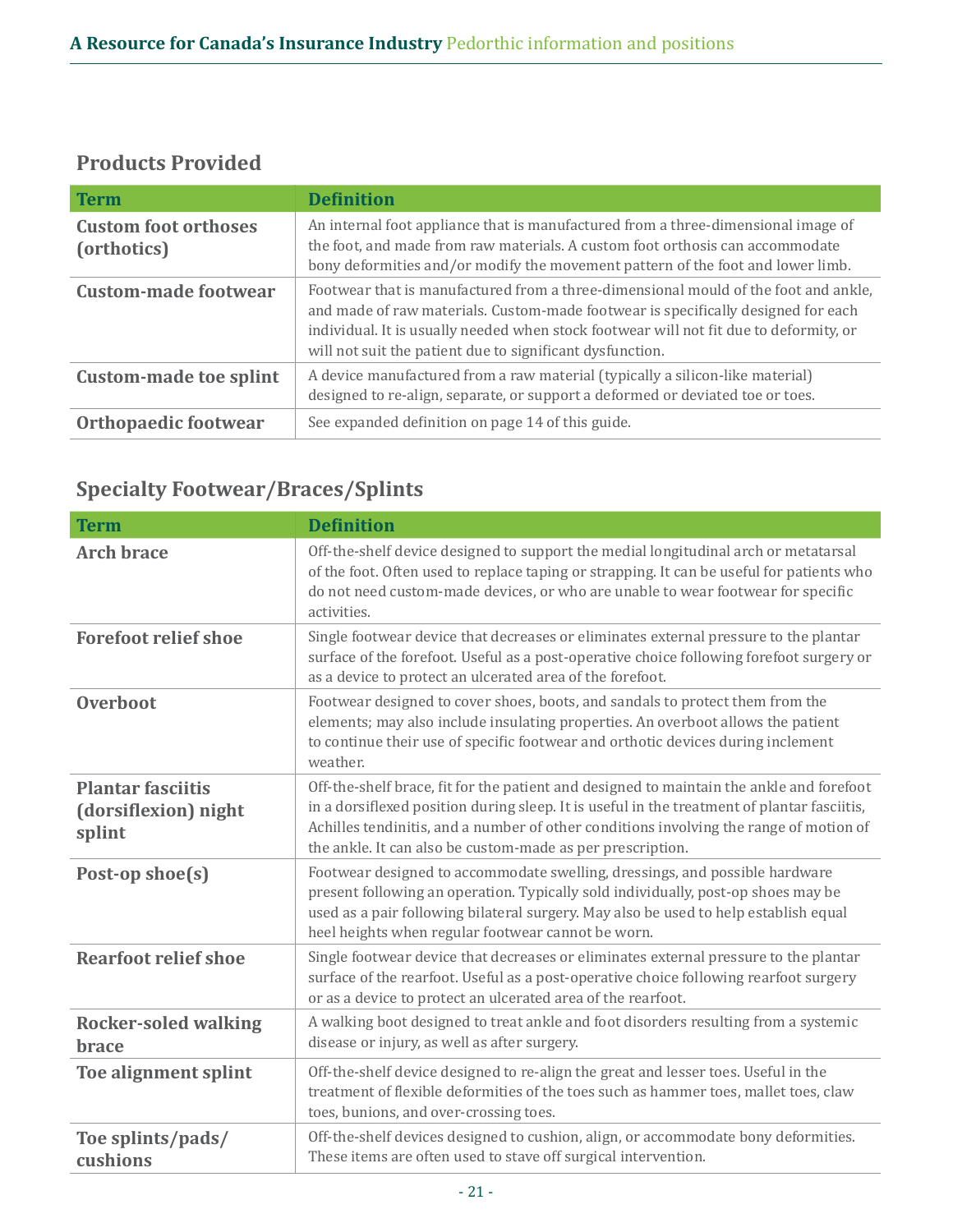| <b>Term</b>                   | <b>Definition</b>                                                                                                                                                                                                    |
|-------------------------------|----------------------------------------------------------------------------------------------------------------------------------------------------------------------------------------------------------------------|
| Toe alignment splint          | Off-the-shelf device designed to re-align the great and lesser toes. Useful in the<br>treatment of flexible deformities of the toes such as hammer toes, mallet toes, claw<br>toes, bunions, and over-crossing toes. |
| Toe splints/pads/<br>cushions | Off-the-shelf devices designed to cushion, align, or accommodate bony deformities.<br>These items are often used to stave off surgical intervention.                                                                 |

### **Stockings, Hosiery, and Specialty Socks**

| <b>Term</b>                             | <b>Definition</b>                                                                                                                                                                                                                                                                                                                                                                                                                                                                                                                                        |
|-----------------------------------------|----------------------------------------------------------------------------------------------------------------------------------------------------------------------------------------------------------------------------------------------------------------------------------------------------------------------------------------------------------------------------------------------------------------------------------------------------------------------------------------------------------------------------------------------------------|
| <b>Gel socks</b>                        | Hosiery containing a layer of silicon-like material on the bottom. Often prescribed<br>and used by individuals with diabetes, various forms of arthritis, and fat pad<br>degeneration.                                                                                                                                                                                                                                                                                                                                                                   |
| <b>Medical compression</b><br>stockings | The basic treatment for chronic venous insufficiency and lymphedema. Treatment of<br>venous problems depends on the severity of the condition. The greater the severity,<br>the higher the prescribed compression. Compression is graduated, strongest at the<br>ankle with decreasing compression up the leg. This design compresses dilated veins<br>to help move blood up the legs and back to the heart. If swelling of the foot and lower<br>leg is not controlled, the fit of a shoe is compromised and could lead to additional<br>complications. |
| <b>Seamless socks</b>                   | Hosiery that contains no seams exposed to the skin. Often prescribed and used by<br>individuals with diabetes, various forms of arthritis, and dermatological conditions.                                                                                                                                                                                                                                                                                                                                                                                |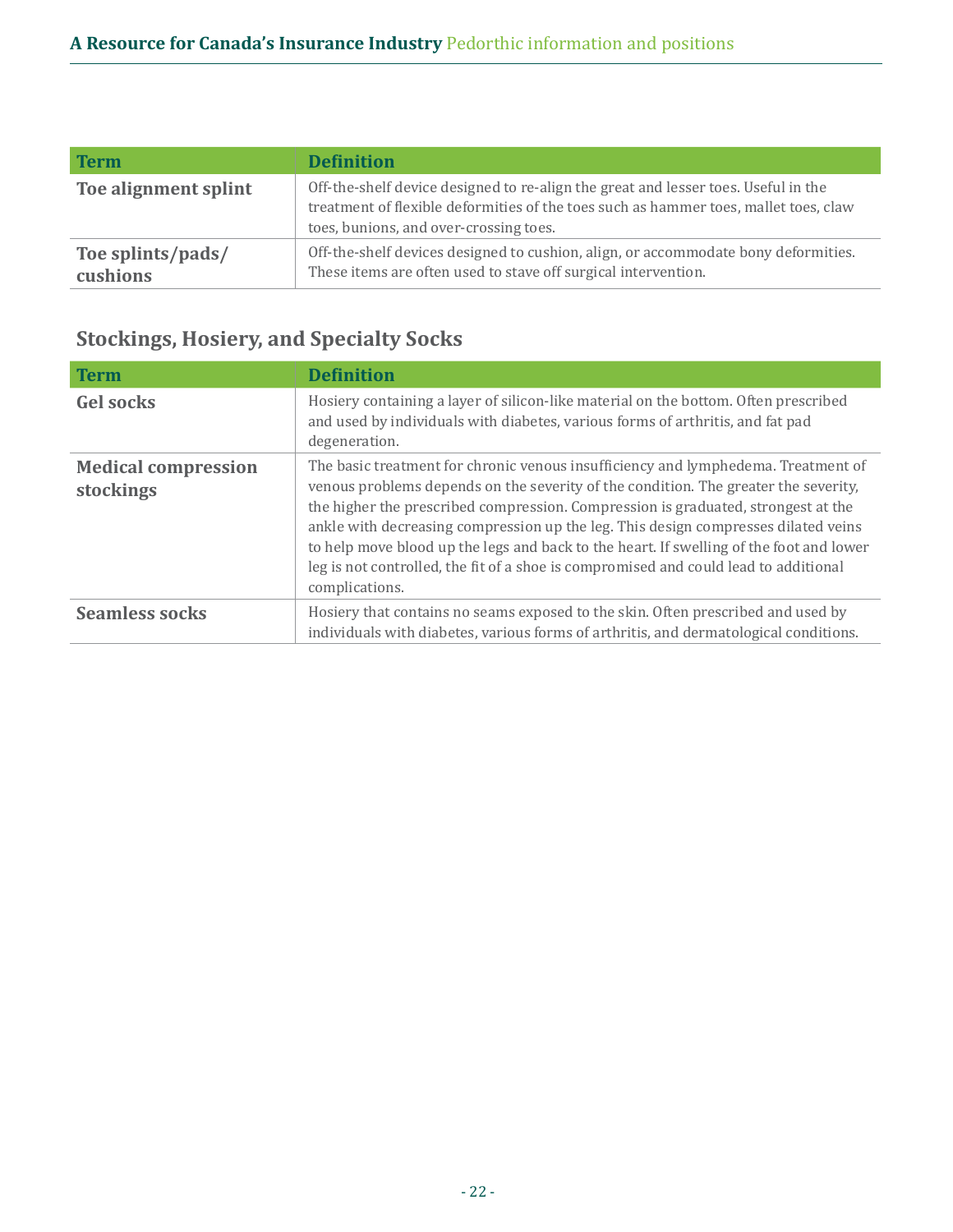# Appendix A: Orthopaedic Footwear Submission Checklist

Revised May 2018

|                                                                                                                                                                                                      | <b>Custom-made orthopaedic footwear</b>                                                                                                                                                    |
|------------------------------------------------------------------------------------------------------------------------------------------------------------------------------------------------------|--------------------------------------------------------------------------------------------------------------------------------------------------------------------------------------------|
|                                                                                                                                                                                                      |                                                                                                                                                                                            |
|                                                                                                                                                                                                      |                                                                                                                                                                                            |
|                                                                                                                                                                                                      | a. Foot capture/casting/scanning technique. If digital,                                                                                                                                    |
|                                                                                                                                                                                                      | include the brand name and model of the scanner:                                                                                                                                           |
| Information must be clear, concise, and legible. Proper<br>medical terminology and anatomical terms must be<br>included. If acronyms are used, there must be a legend<br>explaining the terminology. |                                                                                                                                                                                            |
| <b>Clinical assessment findings</b>                                                                                                                                                                  |                                                                                                                                                                                            |
| 1. Diagnosis/clinical impression that necessitates<br>orthopaedic footwear using appropriate anatomical and<br>medical terminology                                                                   | c. Specific features to accommodate foot deformity: ___                                                                                                                                    |
|                                                                                                                                                                                                      | The following must also be included with your<br>submission:                                                                                                                               |
|                                                                                                                                                                                                      | i) Completed claim form                                                                                                                                                                    |
|                                                                                                                                                                                                      | ii) Referral from a qualified prescriber                                                                                                                                                   |
|                                                                                                                                                                                                      | iii) Itemized paid receipt (including payment date and type)                                                                                                                               |
|                                                                                                                                                                                                      | iv) Copy of the lab/manufacturing facility packing slip or<br>invoice including name, address, and phone number<br>(copy of lab order in cases where the dispenser is the<br>manufacturer) |
|                                                                                                                                                                                                      |                                                                                                                                                                                            |
| 2. Relevant clinical assessment/biomechanical examination/<br>gait analysis findings that necessitate footwear:                                                                                      | v) Two sets of photos: (1) of patient's feet; and (2) of<br>custom-made footwear dispensed **this is for custom-<br>made footwear claims ONLY**                                            |
|                                                                                                                                                                                                      | <b>Provider information</b>                                                                                                                                                                |
|                                                                                                                                                                                                      |                                                                                                                                                                                            |
|                                                                                                                                                                                                      |                                                                                                                                                                                            |
|                                                                                                                                                                                                      |                                                                                                                                                                                            |
| Pre-fabricated/mass-produced orthopaedic<br>footwear                                                                                                                                                 |                                                                                                                                                                                            |
|                                                                                                                                                                                                      | College registration number: ________ Date: ________                                                                                                                                       |
| <u> 1989 - Johann John Harry Harry Harry Harry Harry Harry Harry Harry Harry Harry Harry Harry Harry Harry Harry H</u>                                                                               | <b>Canadian Certified Pedorthist</b>                                                                                                                                                       |
|                                                                                                                                                                                                      |                                                                                                                                                                                            |
|                                                                                                                                                                                                      | For more information, contact the Pedorthic Association of<br>Canada at 1-888-268-4404 or info@pedorthic.ca.                                                                               |